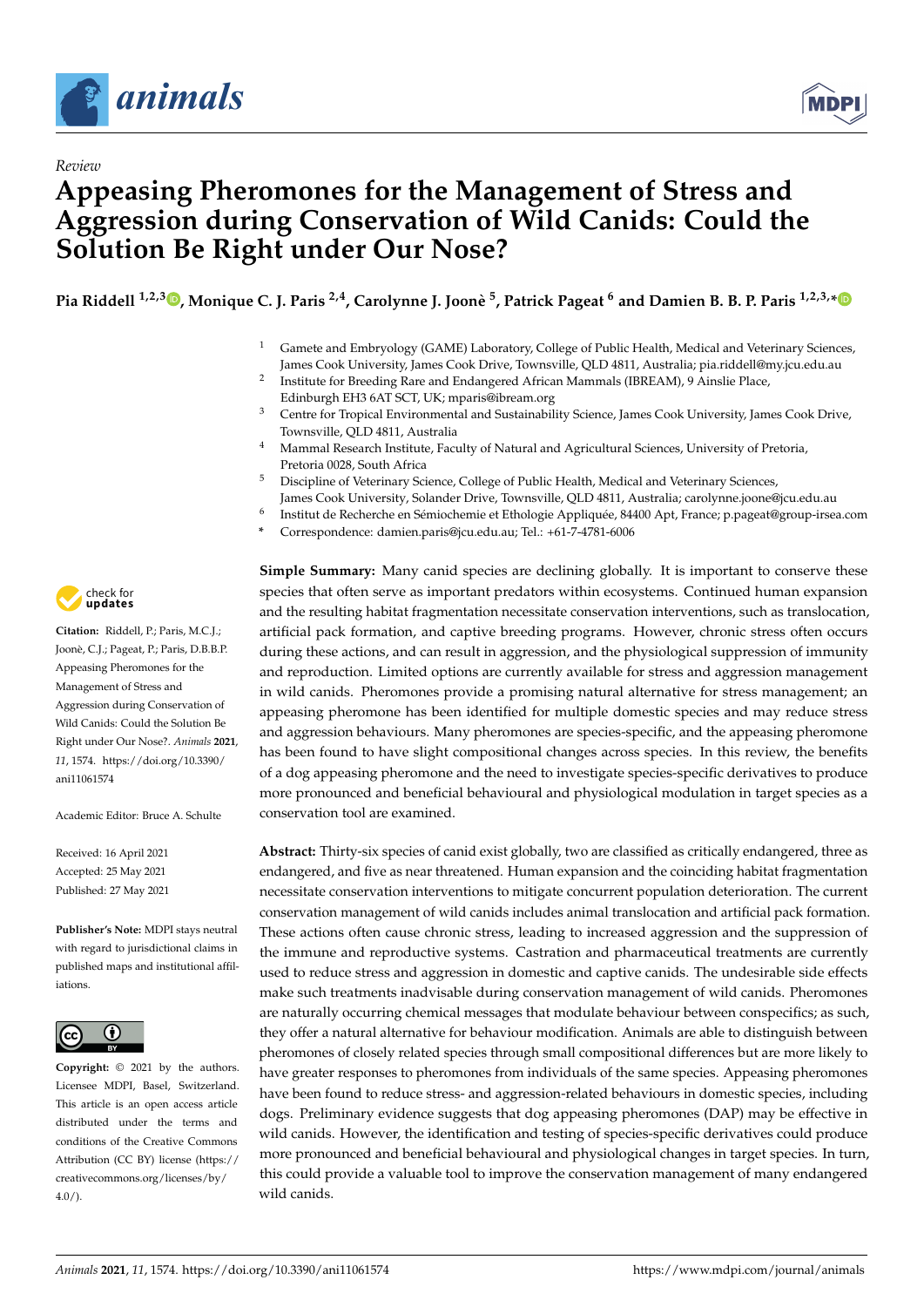**Keywords:** wild canid; conservation; metapopulation management; African wild dog; wolf; stress; aggression; immune suppression; reproductive suppression; appeasing pheromone

## **1. Introduction**

Of the thirty-six species of Canidae, two are critically endangered (Darwin's fox, *Lycalopex fulvipes*; and red wolf, *Canis rufus*), three are endangered (Ethiopian wolf, *Canis simensis*; African wild dog, *Lycaon pictus*; and dhole, *Cuon alpinus*), and five are near threatened (bush dog, *Speothos venaticus*; maned wolf, *Chrysocyon brachyurus*; sechuran fox, *Lycalopex sechurae*; short-eared dog, *Atelocynus microtis*; and island fox, *Urocyon littoralis*). Many other species of canid are rare with most populations in decline [\[1\]](#page-14-0). Increased human expansion is directly correlated with a loss of natural habitat for wildlife [\[2\]](#page-14-1). Most species of carnivore, including wild canids, naturally disperse long distances to find mates, prey, and new territory and, as such, are at high risk from anthropogenic pressures [\[2\]](#page-14-1). Human pressures include poaching, persecution, road/train accidents, disease transmission from domestic species, and reduced available habitats [\[3\]](#page-14-2).

When small and/or isolated populations of a naturally dispersing species exist, the level of genetic divergence between each population increases due to increased inbreeding [\[4\]](#page-14-3). Reduced immigration and emigration between isolated habitats could rapidly lead to reduced species fitness, as has been demonstrated in canids globally. In wild Scandinavian grey wolves (*Canis lupus*), pup survival through their first winter was reduced where inbreeding was increased [\[5\]](#page-14-4). Inbreeding in captive grey wolves negatively affected adult reproduction and juvenile weight as well as the longevity of adult animals [\[6\]](#page-15-0). Conversely, merging founding lineages of captive Mexican wolf (*Canis lupus baileyi*) increased fitness traits such as the proportion of live births, litter size, and pup survival [\[7\]](#page-15-1). In the African wild dog, Ethiopian wolf, and Mexican wolf, the genetic variation of fitness-related genes in the major histocompatibility complex is low compared to that of other wild canids (Table [1\)](#page-1-0) [\[8\]](#page-15-2). Such reductions in alleles are thought to be caused by genetic bottlenecks, which could lead to reduced individual fitness [\[8–](#page-15-2)[10\]](#page-15-3).

<span id="page-1-0"></span>**Table 1.** Comparison of the number of the major histocompatibility complex class II, DLA-DQA1, and DLA-DQB1 (dog leukocyte antigen-DQ  $\alpha$ 1 and  $\beta$ 1 respectively) alleles found in different canid populations [\[8,](#page-15-2)[11–](#page-15-4)[15\]](#page-15-5).

| <b>Study Species</b>                                    | DLA-DOA1 | DLA-DOB1 |  |
|---------------------------------------------------------|----------|----------|--|
| Domestic Dog: European purebred dogs $n = >8000$        | 18       |          |  |
| African wild dog: Eastern and Southern Africa $n = 368$ |          |          |  |
| Grey wolf: Canada and Alaska $n = 194$                  | 12       | 15       |  |
| Grey Wolf: Northern Europe $n = 163$                    |          | 10       |  |
| Grey wolf: Total $n = 407$                              | 18       |          |  |
| Mexican wolf: Captive American Population $n < 7$       | h        |          |  |
| Ethiopian wolf: Bale Mountains Ethiopia $n = 99$        |          |          |  |

Human conservation interventions, such as maintenance of sustainable captive and wild populations, aim to safeguard these species from extinction  $[16]$ . The risk of inbreeding can be overcome by the translocation of genetically valuable animals between fragmented populations [\[17\]](#page-15-7). However, only between 11 and 53% of bird and mammal translocations result in a self-sustaining population [\[18](#page-15-8)[,19\]](#page-15-9). A common problem limiting translocation success is animal dispersal away from the release site, which occurs in canids if they are unfamiliar with the area [\[20\]](#page-15-10). To reduce dispersal from release areas and facilitate pack cohesion prior to release in social canids, wild-caught animals are often temporarily held in captivity at the release site during the translocation process [\[20\]](#page-15-10). Stress has been recognised as a major constraint to the success of translocation in wild canids [\[21](#page-15-11)[,22\]](#page-15-12). When translocated animals experience prolonged stress, a number of problems arise, including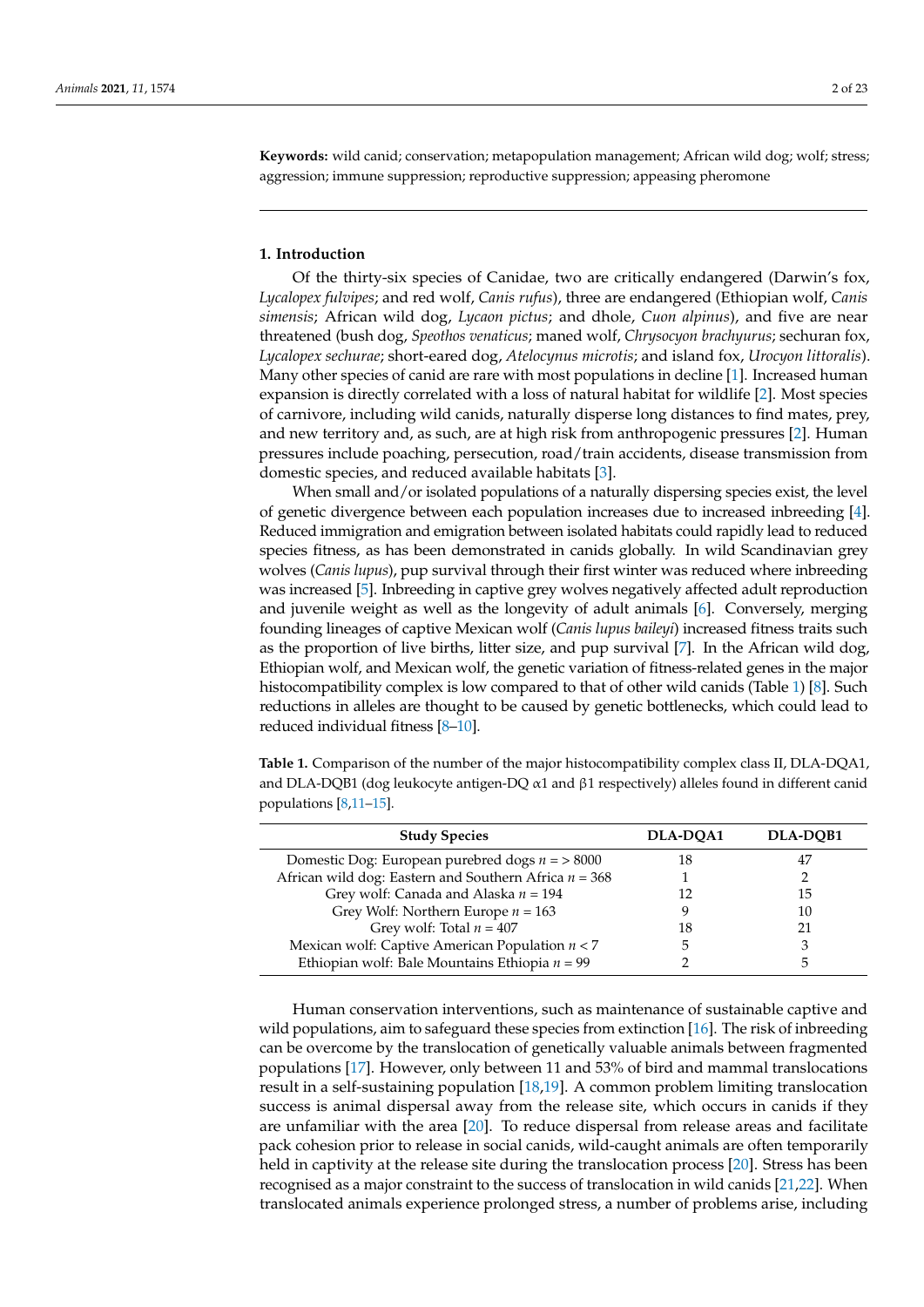reduced social cohesion, poor pair-bonding, reduced reproduction, increased rates of infanticide, immune suppression, appetite suppression, and energy mobilisation at the cost of energy storage [\[23](#page-15-13)[–25\]](#page-15-14). In this review, the consequences of translocation will be discussed in terms of stress and aggression, as well as the current management options and emerging pheromone treatments to mitigate these effects. Moreover, the physiology of pheromone perception, species-specificity, and the mechanism by which appeasing pheromones modulate stress and aggression will be reviewed.

#### **2. Conservation Management of Wild Canids**

Metapopulation management, where spatially isolated groups of individual animals are translocated between fragmented habitats [\[26\]](#page-15-15), has been proposed as a useful method for the recovery planning of threatened canids. This strategy has been recommended for the Ethiopian wolf, red wolf, grey wolf, and African wild dog [\[6,](#page-15-0)[27–](#page-15-16)[29\]](#page-15-17). The extent of activities in each of these programs may differ depending on goals, release techniques, and environmental aspects (such as predator/prey abundance, size of existing populations, and size of release site [\[1\]](#page-14-0)). Both successful and unsuccessful reintroduction attempts have been previously documented in grey wolves, red wolves, Mexican wolves, African wild dogs, and the swift fox [\[27\]](#page-15-16). Most successful reintroductions are supported by local landowners, and involve holding the animals in captivity prior to release to acclimatise the animals and promote breeding soon after release [\[27\]](#page-15-16). Many wild canids have been released and monitored in Europe and America but the ongoing management of populations between fragmented habitats appears limited, in part due to limited funding and population stability [\[27\]](#page-15-16).

Currently the only wild canid actively managed as a metapopulation is the African wild dog, a highly endangered canid that, in the last century, has been limited to just 7% of its historical range [\[16,](#page-15-6)[30\]](#page-15-18). This reduction in available habitat has been accompanied by mass persecution and hunting, which has reduced the wild population from an estimated 500,000 to approximately 6600 adult animals [\[31\]](#page-15-19). Given that Kruger National Park is the only suitable conservation area large enough to support a self-sustaining population in South Africa, a metapopulation approach has been adopted to manage other fragmented habitats [\[29,](#page-15-17)[32\]](#page-15-20). This is achieved by managing a series of small, isolated sub-populations as a single population through the movement of individuals between suitable areas [\[32\]](#page-15-20). This approach involves the translocation and artificial pack formation of animals between habitats, thereby mimicking natural immigration and emigration patterns [\[32\]](#page-15-20). Today, managed wild populations of African wild dogs have shown greater pup and yearling survival and annual population growth than is recorded in established and unmanaged populations [\[33\]](#page-16-0). As one of the few wild canids that are actively managed, the African wild dog presents a unique opportunity to review the effect of such conservation intervention on behaviour and physiology.

#### *2.1. Translocation of Wild Animals*

Translocation is the deliberate and mediated movement of wild individuals from one part of their range to another [\[34\]](#page-16-1). This technique is increasingly used to augment populations that are in decline or to restore extirpated populations of animals [\[35\]](#page-16-2). Translocations aim to create self-sustaining populations, and the ability of the animal to survive through the establishment phase strongly affects the outcome [\[17\]](#page-15-7). Translocation objectives should include (i) animal survival post release; (ii) animal settlement in the release location; and (iii) reproduction of the released animals in the area of translocation [\[36](#page-16-3)[–38\]](#page-16-4).

Historically, there have been a number of attempts to translocate both captive-bred and wild-caught canids. In the United States, most attempts to supplement existing grey wolf populations with wild-caught animals throughout the 1970s were unsuccessful due to human persecution and other anthropogenic factors [\[39](#page-16-5)[,40\]](#page-16-6). The red wolf was reintroduced into North Carolina through translocation from 1987 to 1995, resulting in a dispersal of the wolf over large areas and the successful establishment of a thriving population [\[41\]](#page-16-7). In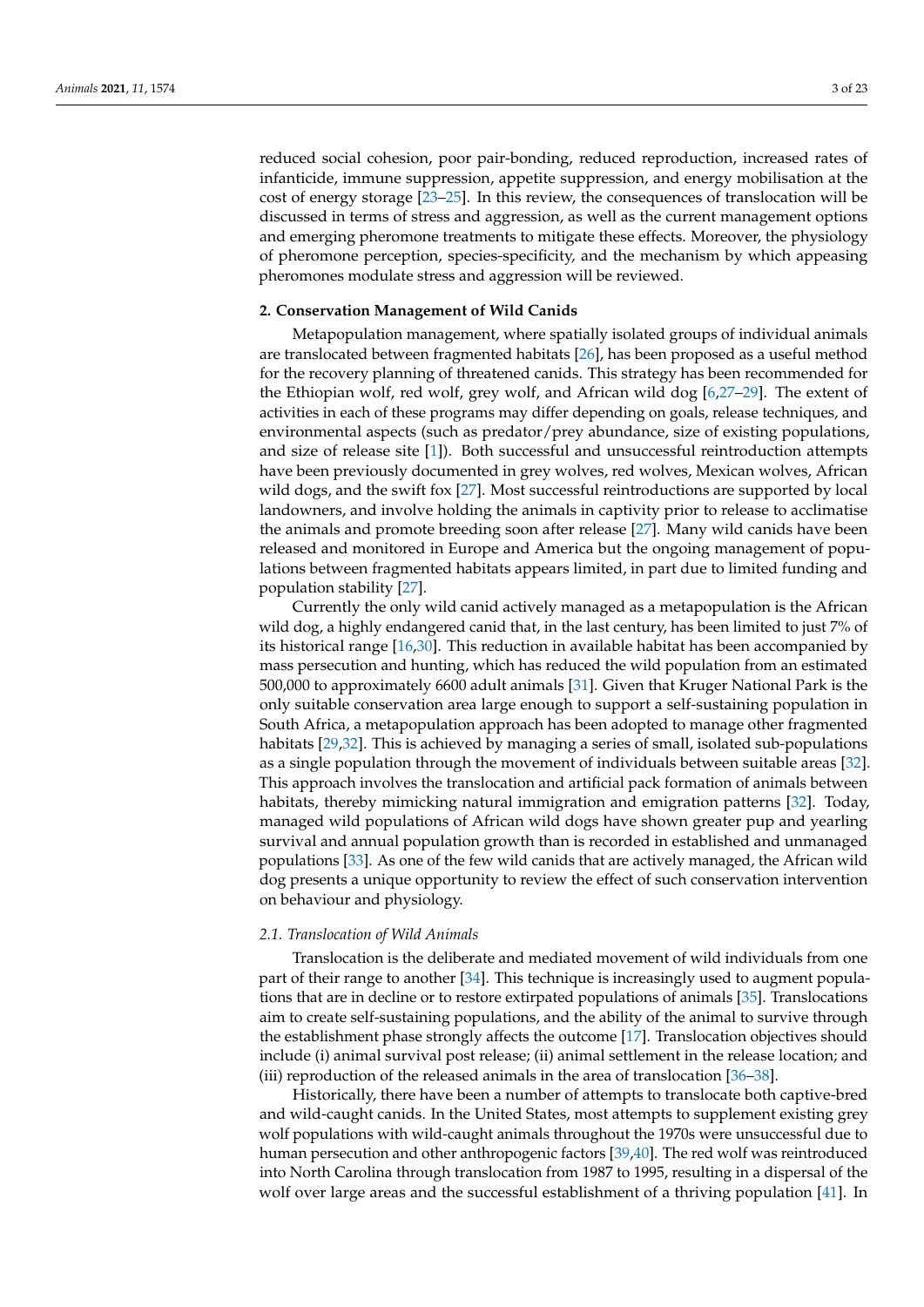Canada, the swift fox was reintroduced using captive-bred and wild-caught animals, with mixed results [\[42\]](#page-16-8). The initial African wild dog translocation attempts were unsuccessful, largely due to the release of captive-bred animals that lacked the necessary survival skills in the wild [\[43\]](#page-16-9). More recently, attempts to release captive-bred with wild-caught individuals have resulted in greater success rates [\[43,](#page-16-9)[44\]](#page-16-10).

### *2.2. Artificial Pack Formation*

Artificial pack formation involves the temporary capture of dispersing animals and their subsequent joining with unfamiliar conspecifics of the opposite sex in order to form a reproductive unit [\[45\]](#page-16-11). Such pack formations can be used to either supplement populations or to re-establish a species within a habitat [\[46\]](#page-16-12). Artificial pack formation increases the genetic diversity of isolated populations, ensuring continued species fitness [\[47\]](#page-16-13). Releasing canids as pre-formed packs increases translocation success, with animals more likely to reproduce and form territories within the release site, thus increasing survival post release [\[48\]](#page-16-14). Temporarily holding grey or red wolves in family groups or pairs prior to their release into novel environments results in greater pack stability and retention at the release site than for the wolves released as individuals [\[20,](#page-15-10)[49,](#page-16-15)[50\]](#page-16-16). It is important to consider integration strategies when introducing unfamiliar animals to each other in order to facilitate the formation of new social groups prior to release [\[51\]](#page-16-17).

The technique of holding animals in temporary enclosures (bomas) prior to release has proven useful in a range of carnivores, ensuring that the animals remain within the release site [\[18,](#page-15-8)[52–](#page-16-18)[54\]](#page-16-19). In Norway, Artic foxes (*Vulpes lagopus*) are released as litters at eight months of age, or as opposite-sex pairs, from captive breeding programs following habituation in natural enclosures. This approach has resulted in the successful re-establishment of populations in the Alpine region of Norway [\[22\]](#page-15-12). It has been observed that African wild dogs released together with the aim of pack formation regularly disperse away from one another unless social cohesion occurs prior to release [\[16\]](#page-15-6). Young African wild dogs naturally disperse away from their natal packs as single-sex groups during their first year of sexual maturity [\[33](#page-16-0)[,55\]](#page-16-20), and search for groups of unrelated animals of the opposite sex with which to form a new pack [\[21\]](#page-15-11). Initial contact between unfamiliar dispersing groups is often marked by aggression due to a lack of established dominance hierarchies [\[56\]](#page-16-21). These interactions will either result in pack formation or continued dispersal. Holding unfamiliar males and females in a boma allows them to test their compatibility with each other, resulting in either the formation of an established pack or a pack annulment [\[57\]](#page-16-22). When opposite-sex groups successfully form packs, separate male and female dominance hierarchies are formed. The alpha pair have almost exclusive mating rights, and their subordinates help to raise young, guard territory, and hunt [\[56,](#page-16-21)[58,](#page-16-23)[59\]](#page-16-24).

Artificial pack formation is often performed in conjunction with translocation, with the aim of mimicking their natural dispersal pattern, and forming socially cohesive packs that will eventually lead to functional breeding groups [\[58\]](#page-16-23). However, one of the largest limiting factors to the success of artificial pack formation and translocation is the stress caused by captivity and the related aggressive behaviours that can result in injuries and mortalities [\[60,](#page-16-25)[61\]](#page-16-26). During translocation, chronic stress results from the disruption of hierarchical or familial bonds, temporary pack separation, and periods of captivity involving human husbandry, causing social instability [\[62–](#page-16-27)[64\]](#page-17-0). Moreover, many social species often experience stress during the establishment and maintenance of social hierarchies due to the increased dominance behaviours, such as fighting and aggression [\[65,](#page-17-1)[66\]](#page-17-2). The boma design, the size of the groups brought together, and the way in which animals are brought together should be designed to minimise the length of time it takes for cohesive packs to form, while also providing all the basic necessities to animals.

Boma construction can include either single or split compartments depending on the financial and human resources available [\[21\]](#page-15-11). The type of boma (one- or two-compartment) and the length of time spent within it varies greatly at different translocation sites, though the management of animals is performed so as to facilitate rapid social cohesion [\[21\]](#page-15-11).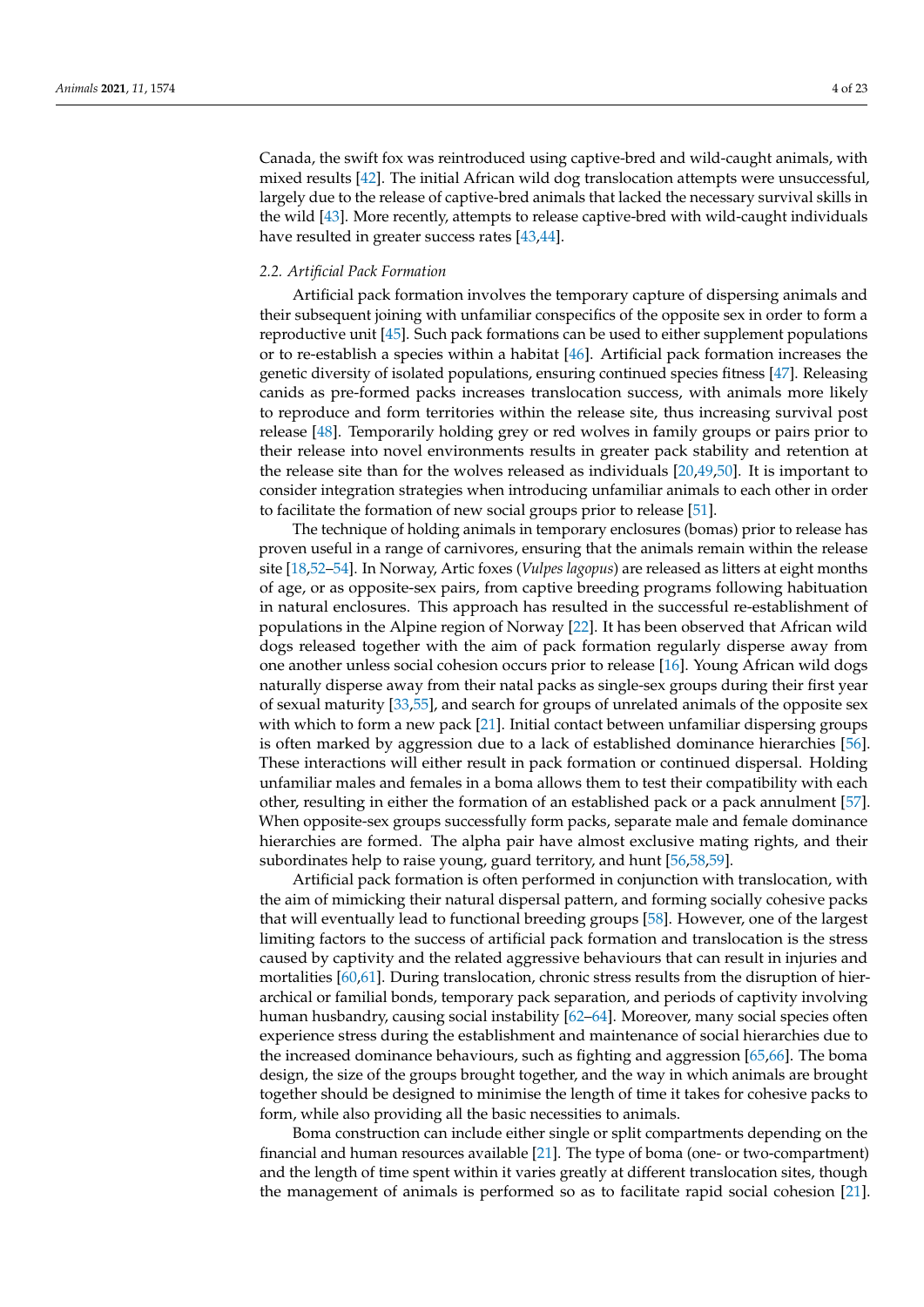The amount of time spent within a boma may depend on the group size, with larger groups requiring more time to form a stable pack regardless of the boma's design [\[21,](#page-15-11)[67\]](#page-17-3). Conversely, smaller groups brought together appear to socially integrate more rapidly in single compartment bomas [\[21\]](#page-15-11). Odour familiarity has been found to decrease the aggression related to social integration [\[61\]](#page-16-26), and it is now standard practice to rub wildcaught African wild dogs against each other while they are immobilised [\[61\]](#page-16-26). The sex ratio can also impact social integration, with a higher proportion of females to males resulting in a more rapid pack formation [\[21\]](#page-15-11). When social integration occurs and a cohesive pack forms between opposite-sex animals, affiliative behaviours can be observed, including resting in close proximity [\[57,](#page-16-22)[67\]](#page-17-3) and reduced long distance calls [\[67\]](#page-17-3). However, all forms of captivity result in higher levels of stress hormones in African wild dogs, and this is increased in wild-caught animals compared to captive-bred individuals [\[60\]](#page-16-25).

## **3. Stress and Aggression during Conservation Management**

When a stressful object or event is perceived/experienced, it results in a stress response that causes physiological and behavioural changes [\[23,](#page-15-13)[35\]](#page-16-2). The magnitude and length of these changes is controlled by the hypothalamic-pituitary-adrenal (H-P-A) axis [\[23\]](#page-15-13). This pathway regulates the release of glucocorticoids such as cortisol and/or corticosterone [\[68\]](#page-17-4). The consequences of glucocorticoid release include increased energy mobilisation at the cost of energy storage, and the suppression of growth, reproduction, immunity, and the inflammatory response [\[23\]](#page-15-13). Episodes of stress and aggression can either be acute (lasting minutes to hours) or chronic (lasting days to months) [\[69\]](#page-17-5). During acute stress, these adaptations are beneficial with a diversion of physiological and behavioural processes to immediate survival [\[70\]](#page-17-6). However, prolonged activation of the H-P-A axis during chronic stress results in the detrimental suppression of physiological processes and subsequent behavioural coping, such as displays of heightened aggression [\[71](#page-17-7)[,72\]](#page-17-8).

Increased aggression is often correlated with an increase in the androgen hormone testosterone and the hormones dehydroepiandrosterone (DHEA) and androstenedione [\[73\]](#page-17-9). Testosterone is produced under the influence of luteinising hormone, the level of which is controlled by the hypothalamic-pituitary-gonadal (H-P-G) axis. Upregulation of the H-P-G axis is associated with elevated testosterone levels, which has been linked to both male and female aggression, especially during the breeding season in social species [\[66](#page-17-2)[,74](#page-17-10)[,75\]](#page-17-11). Prolonged elevated levels of testosterone and cortisol are directly correlated with behaviours such as increased aggression and reduced levels of parental care/bonding, which negatively impact both male and female reproductive success, as well as dysregulation of immune function in a number of different species [\[76–](#page-17-12)[79\]](#page-17-13).

The conservation management of wildlife often requires the capture, handling, and temporary housing of animals in captivity, all of which may induce stress [\[35\]](#page-16-2). For example, a delayed release during the translocation of eastern bettongs resulted in increased faecal glucocorticoid metabolite (fGCM) concentrations [\[80\]](#page-17-14). It is thought that translocation of swift foxes caused chronic stress, which negatively impacted their post-release survival [\[81\]](#page-17-15). Moreover, in one study, stress was thought to be responsible for driving self-inflicted physical injury during a translocation of grey wolves [\[20\]](#page-15-10). Despite this, there is limited monitoring of the parameters of physiological stress described in the literature during the conservation management of wild canids, even though behavioural distress is commonly reported [\[20,](#page-15-10)[22](#page-15-12)[,81\]](#page-17-15).

Interestingly, captive African wild dogs show significantly higher stress-related fGCMs than their free-living counterparts [\[82\]](#page-17-16). Similarly, permanent and temporary captivity results in similar fGCM concentrations, both of which are higher than in free-living African wild dogs, although this study relied on a single defecated sample, and did not report the length of time the animals had been kept in temporary captivity prior to the sample's collection [\[60\]](#page-16-25).

In the African wild dog, increased glucocorticoid concentrations in the blood are directly correlated with increased aggression [\[83\]](#page-17-17). During the breeding season, male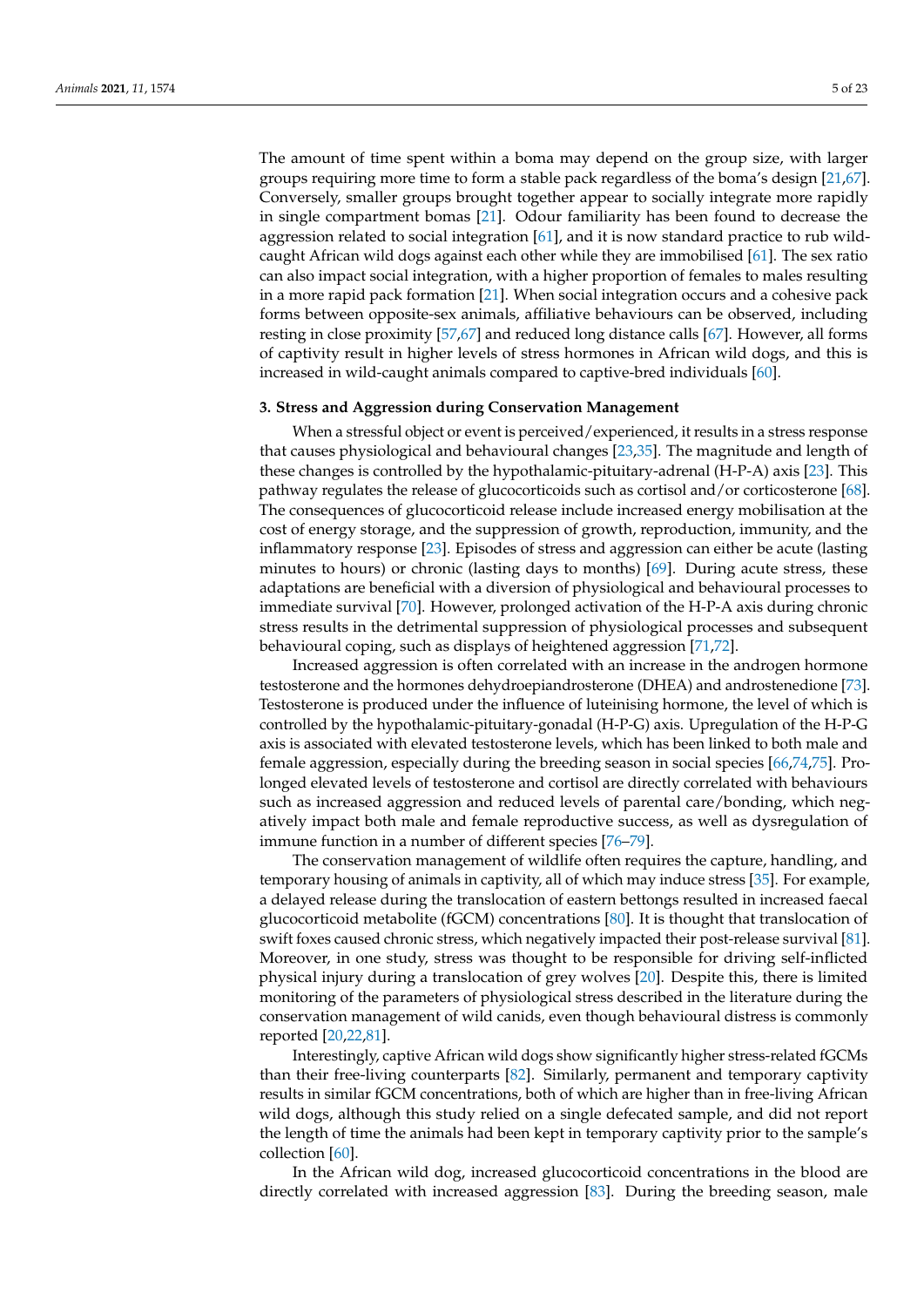African wild dogs experience higher glucocorticoid concentrations that are concurrent with higher testosterone levels, with dominant males having higher levels of both hormones than their subordinates. [\[56,](#page-16-21)[62,](#page-16-27)[84,](#page-17-18)[85\]](#page-17-19). The level of aggression displayed by dominant animals is directly related to the attainment and maintenance of dominance hierarchies, with alpha animals having elevated glucocorticoids year-round compared to their subordinate pack mates [\[82,](#page-17-16)[86\]](#page-17-20). Furthermore, dominant animals are more aggressive and fight more than their subordinates during periods of mating and, as such, the breeding season is a suboptimal time for translocation and artificial pack formation [\[56\]](#page-16-21). This, in part, is due to the observation that high levels of aggression after group integration can lead to mortalities during artificial pack formation [\[67\]](#page-17-3).

#### *3.1. Impact on Reproduction*

Translocation stress induced by suboptimal conditions during temporary captivity in the Arctic fox was thought to cause a failure of females to enter oestrus during the first and second breeding season after release [\[22\]](#page-15-12). In ex situ-bred red wolves, fGCM levels can directly influence the frequency or propensity to engage in breeding behaviour, with females observed engaging in copulatory ties having low baseline fGCM levels [\[87\]](#page-17-21). Interestingly, fGCM levels are higher in dominant grey, Iberian (*Canis lupus signatus*), and Ethiopian wolves as well as African wild dogs compared to their subordinates, but this does not appear to reduce a dominant pair's reproductive potential [\[75,](#page-17-11)[88](#page-17-22)[–90\]](#page-17-23). Furthermore, semen quality in African wild dogs does not appear to differ between dominant and subdominant males [\[75\]](#page-17-11). Despite a lack of evidence to suggest that increased fGCM levels, as a result of stress, physiologically inhibit reproductive potential in canids, elevated fGCM levels could influence parental care and reproductive behaviours, such as mate-guarding, with aggressive behaviours leading to reduced litter success [\[56,](#page-16-21)[75](#page-17-11)[,88](#page-17-22)[–90\]](#page-17-23). It is thought that prolonged confinement and the artificial pack formation of canids may result in chronic stress to such an extent that reproductive success post-release could be compromised [\[21\]](#page-15-11). Captive African wild dogs have relatively high rates of pup mortality, despite improved husbandry and veterinary care [\[91\]](#page-17-24). According to the North American Studbook, the mortality of entire litters and individual pups was 52 and 53%, respectively, between 1993 and 2013 [\[92\]](#page-17-25). In South African captive breeding programs, individual pup mortality is as high as 63% [\[93\]](#page-18-0). The factors that may contribute to such a high mortality rate include the age of the female at first breeding, the number of previous litters the female has had, and the level of inbreeding between captive packs [\[91](#page-17-24)[,94\]](#page-18-1). Similarly, in the red wolf, primiparous and multiparous females have greater reproductive success and lower baseline fGCM levels than nulliparous females [\[87\]](#page-17-21). Furthermore, litter success is relatively low, with only 20% of captive females producing litters in 2016, compared to 31% among in situ populations [\[87\]](#page-17-21). As mentioned previously, female African wild dogs held in permanent captivity experience significantly more stress than free-living counterparts [\[60](#page-16-25)[,82\]](#page-17-16). This can be attributed to their limited ability to exhibit natural behaviours, which may destabilise the social structure, co-operation, and cohesion within the pack, resulting in reduced reproductive success [\[60\]](#page-16-25).

Both acute and chronic stress can reduce the levels of parental care in non-canid species. In non-human primates, stressors (including a lack of social support, crowding, and being the recipient of aggression) can increase the rate of infant abuse [\[95–](#page-18-2)[98\]](#page-18-3). Human mothers that experience depression engage more often in negative and disengaging behaviours towards their children and have lower rates of positive behaviours compared to nondepressed mothers [\[99,](#page-18-4)[100\]](#page-18-5). Abusive parents often have an overly sensitive stress response to infant distress [\[101\]](#page-18-6). In males, concurrent high levels of cortisol and testosterone are negatively associated with the quality of caregiving [\[102\]](#page-18-7). Thus, high levels of stress may also be associated with reduced parental care in wild canids; however, more research is needed to determine whether a correlation exists in any species of canid. Despite the apparent stability of African wild dog packs, the abandonment of pups from first litters does occur, especially when pack hierarchies remain unstable [\[67\]](#page-17-3), or when mothers have limited experience [\[91\]](#page-17-24). The monitoring of packs after release is often limited due to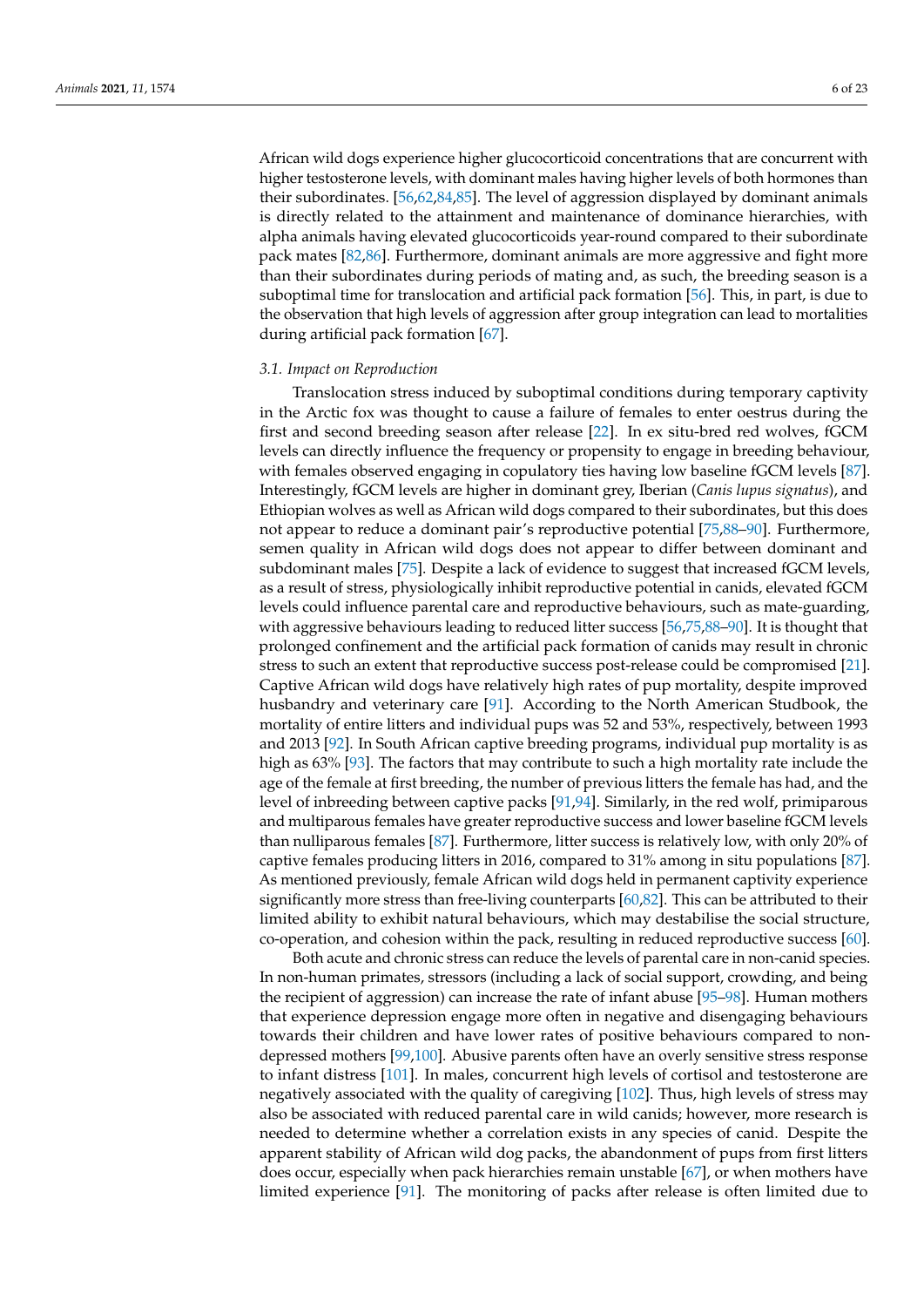practical constraints and, as such, hierarchy instability and litter abandonment may be under-reported and may also contribute to pup mortalities in artificially formed packs.

## *3.2. Impact on Immune Function*

Vulnerability to disease is increased by stress-related immunosuppression in animals [\[103](#page-18-8)[,104\]](#page-18-9). Chronic stressors cause a decrease in almost all functional immune measures as a result of chronically high levels of cortisol [\[105\]](#page-18-10). This increases an individual's susceptibility to infection [\[106,](#page-18-11)[107\]](#page-18-12), delays wound healing [\[108\]](#page-18-13), and impairs the immune response to vaccination [\[109–](#page-18-14)[111\]](#page-18-15). The degree to which cortisol suppresses the immune system may vary depending on the duration of the stressor [\[105\]](#page-18-10). During acute stress, brief natural stressors elicit a short-lived stress response and thus immune suppression is shortlived. When chronic stress is experienced, the inability to predict when a stressor will end, such as during translocation and captivity, leads to long term immune suppression [\[105\]](#page-18-10). In cases of chronic aggression, the immune system may become maladaptive [\[112\]](#page-18-16). A prolonged elevation of androgens can compromise immune function [\[113\]](#page-18-17) and is associated with delayed wound healing, the dysregulation of cytokines at wound sites, and heightened pro-inflammatory cytokines and other immune cells [\[112,](#page-18-16)[114](#page-18-18)[–116\]](#page-18-19).

Chronic aggression and stress leading to immune system dysregulation and suppression during the translocation of canids could impact the ability of animals to cope with pathogen threats in the habitat they are released into. A number of pathogens are of concern globally to canids, such as canine parvovirus, canine distemper virus, and rabies virus. Canine parvovirus (CPV) has been identified in grey wolves and coyotes in Yellowstone National Park, though seroprevalence suggests that disease-induced mortality is low, even in young animals [\[117\]](#page-18-20). Canine parvovirus has limited risks for adult African wild dogs but can result in a 38–40% reduction in litter size and pup survival during outbreaks [\[65](#page-17-1)[,118\]](#page-18-21). Canine distemper virus (CDV) has caused high pack mortalities and population eradications in African wild dogs [\[65](#page-17-1)[,119,](#page-18-22)[120\]](#page-19-0), though some adults have been found with antibodies to this disease [\[65,](#page-17-1)[121\]](#page-19-1). Similarly, CDV outbreaks in Ethiopian wolf populations typically caused mortality in sub-adults and juveniles [\[122\]](#page-19-2). In Yellowstone National Park, CDV outbreaks affected both grey wolf and coyote populations, particularly pups [\[117,](#page-18-20)[123\]](#page-19-3). Lastly, rabies virus outbreaks have caused high rates of pack mortality and population eradication in African wild dogs [\[124–](#page-19-4)[126\]](#page-19-5). In Ethiopian wolves, rabies caused the mortality of over 70% of packs and has previously been the cause of local population extinctions [\[127](#page-19-6)[–131\]](#page-19-7). The risk of infection, outbreak, and mortality resulting from pathogens of concern could be exacerbated during translocations and artificial pack formations due to the immune suppression arising from chronic stress.

It has previously been proposed that the stress of immobilisation, radio collaring, and, in particular, vaccination could compromise the immune system of African wild dogs. This erroneous belief stems from reports of mortalities and animal disappearances shortly after the vaccination of African wild dogs [\[125](#page-19-8)[,132](#page-19-9)[–135\]](#page-19-10). These disease outbreaks occurred prior to the onset of vaccine immunity and unmanipulated packs also suffered pathogen-related mortality during these outbreaks [\[132\]](#page-19-9). More research is required to determine how stress impacts the immune response of wild canids during conservation interventions.

#### **4. Management of Stress and Aggression**

Given the serious consequences of chronic stress and aggression in canids during conservation activities, it is important to consider the ways in which these can be alleviated. In domestic dogs, castration is a common tool to reduce aggressive behaviour [\[136\]](#page-19-11). Gonadectomy in aggressive male and female dogs resulted in 61 and 53% of dogs becoming gentler, respectively [\[137\]](#page-19-12). Permanent (gonadectomy) and reversible (GnRH vaccination) castration has been used in African wild dogs housed in European zoos with debatable effectiveness (Richard Barnes, Personal communication). However, the use of castration to ablate aggressive behaviour in endangered wildlife is counterintuitive when often the goal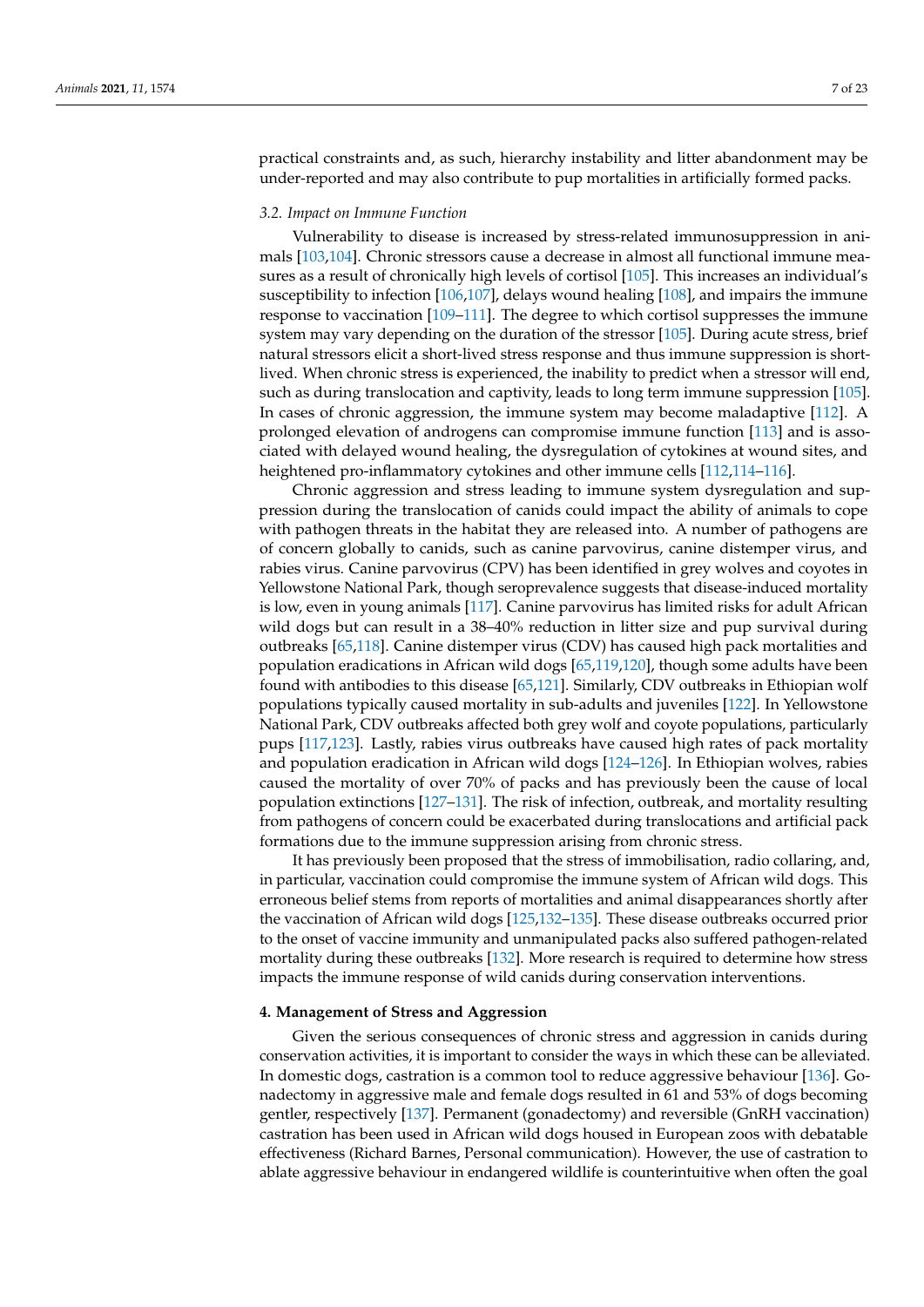is to breed as many of these genetically valuable animals as possible. Other methods of behavioural control may be more nuanced and efficacious.

## *4.1. Pharmaceuticals*

In domestic dogs, pharmaceutical treatments for anxiety include the administration of a range of different psychoactive drugs, such as fluoxetine (a selective serotonin reuptake inhibitor [\[138\]](#page-19-13)), tricyclic antidepressants, benzodiazepines (a nervous system depressant), and buspirone (an azapirone neuroleptic) [\[139\]](#page-19-14). Of these drugs, fluoxetine is the most commonly prescribed due to its proven efficacy for treating anxiety and aggression [\[139\]](#page-19-14). These medications are prescribed to reduce the behavioural implications of stress due to separation anxiety, a phobia of thunderstorms, fear, and hospitalisation [\[140](#page-19-15)[,141\]](#page-19-16). However, these drugs can have undesirable side effects, such as diarrhoea, vomiting, sedation, hypotension, agitation, ataxia, and excitement [\[139\]](#page-19-14).

The use of pharmaceuticals to manage stress and aggression during wildlife management is controversial. The administration of midazolam and azaperone to wild-caught mule deer did not reduce physiological (heart rate, blood oxygen saturation, body temperature), hormonal (fGCM, serum cortisol) or behavioural (vocalisations, kicking) stress [\[142\]](#page-19-17). Furthermore, observations of hesitation, stumbling, and falling in mildly tranquilized deer after their release from a drug-induced lethargy could compromise animal welfare [\[142\]](#page-19-17). Fluoxetine has been reportedly administered to Asiatic bears (*Ursus thiberanus*) [\[143\]](#page-19-18), brown bears (*Ursus arctos*) [\[144,](#page-19-19)[145\]](#page-19-20), polar bears (*Ursus maritimus*) [\[146\]](#page-19-21), and Bengal tigers (*Panthera tigris tigris*) [\[147\]](#page-20-0) housed in zoos to treat anxiety and pacing behaviours. Reports indicate that during drug administration, pacing behaviours are reduced and the amount of time spent resting is commonly increased, which is a possible sign of drug-induced lethargy [\[142,](#page-19-17)[144,](#page-19-19)[146\]](#page-19-21). Administration of fluoxetine to control aggression and excessive mounting behaviours in castrated male red-necked wallabies (*Macropus rufogrisues*) resulted in mild sedation for several days after administration and was effective at reducing aggression only when administered daily for a number of months [\[148\]](#page-20-1). European zoological institutions have used fluoxetine hydrochloride and sedative drugs during the introduction and translocation of African wild dogs [\[63\]](#page-16-28). Such treatments did not appear to reduce stress in most situations [\[63\]](#page-16-28) and their sedative effects could be detrimental to the social interactions between pack mates, thereby destabilising established hierarchies. In domestic dogs, a positive relationship was found to exist between cortisol and DHEA pre- and post-fluoxetine treatment. However, aggressive dogs' serum cortisol, DHEA, and serotonin remained higher than control animals post-treatment, and dogs that had high serum serotonin concentrations pre-treatment showed poorer improvement in behaviours, cortisol, DHEA, and serum serotonin than control dogs [\[149\]](#page-20-2). In rats, fluoxetine has other side effects, including low libido, and delayed or inhibited ejaculation [\[150\]](#page-20-3). In summary, drug-induced side effects, such as sedation, reduced reproductive potential, and change in mounting behaviours, could alter dominance hierarchies and social cohesion in wild canids during conservation interventions, making pharmaceutical options for stress management inadvisable.

## *4.2. Pheromones*

Pheromones are naturally occurring chemicals that are released by an organism to modulate the behaviour and/or physiology of conspecifics [\[151\]](#page-20-4). They offer a novel, natural alternative for the management of animal behaviours. Pheromones are able to regulate endocrine status, signal individual identity, and evoke sexual, nurturing, and aggressive behaviours [\[152,](#page-20-5)[153\]](#page-20-6). In mammals, pheromones are excreted from almost all glands and are detected by the olfactory system [\[153\]](#page-20-6). They are highly specific to chemoreceptors and a single olfactory glomerulus is activated by each individual chemical component of the pheromone, causing the excitation of interneurons in a precise combination to initiate a particular behavioural response [\[152\]](#page-20-5).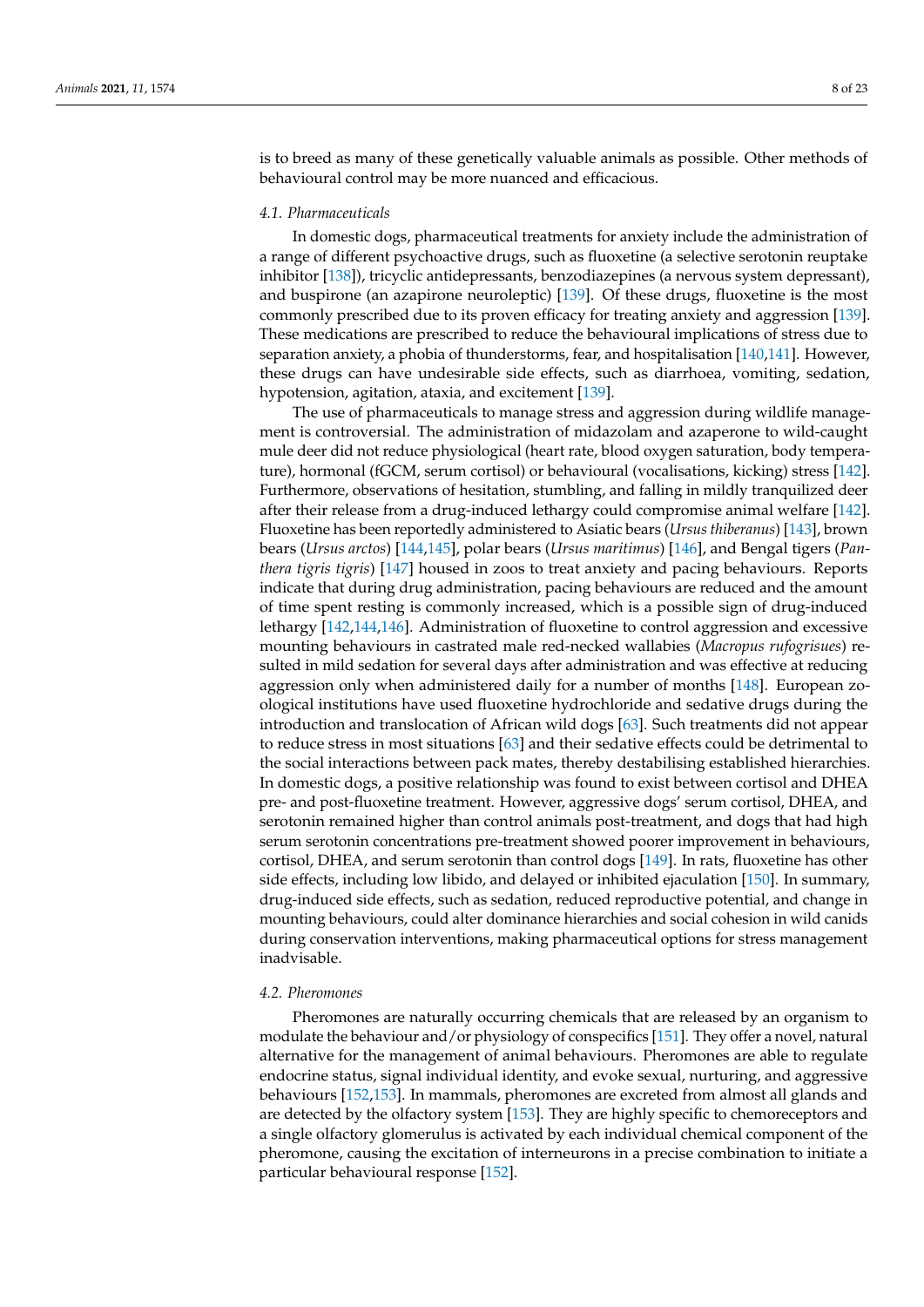While the mechanism by which pheromones are perceived in mammals is not completely understood, it is thought that the main olfactory and vomeronasal systems, along with additional olfactory organs, are involved in pheromone detection [\[153,](#page-20-6)[154\]](#page-20-7). These systems possess a similar histological organisation, with primary sensory neurons that project axons to the mitral cells (second-order neurons) contained in specific regions in the main olfactory bulb (MOB) or the accessory olfactory bulb [\[153,](#page-20-6)[154\]](#page-20-7). Primary sensory neurons of the main olfactory epithelium (MOE) are responsible for transduction of certain pheromones to the mitral cells of the MOB [\[153](#page-20-6)[,155](#page-20-8)[,156\]](#page-20-9). In the MOB, the mitral cells project to multiple higher centres in the brain, including the amygdala and the piriform cortex. The MOB is the primary target region for olfactory neurons [\[153](#page-20-6)[,154\]](#page-20-7). The laminar organisation of this bulb is comprised of a superficial nerve layer with axonal projections of chemosensory neurons. A first-order synaptic region exists between the sensory neurons and the mitral cells, represented by a glomerular layer. The soma of mitral/tufted and granule cells resides in the external and internal plexiform layer [\[153,](#page-20-6)[154,](#page-20-7)[157\]](#page-20-10). Within the MOB, glomeruli are anatomically separated and encapsulated by peri-glomerular cells [\[153](#page-20-6)[,154\]](#page-20-7). Axons of olfactory sensory neurons express a particular odorant receptor that converges on only two glomeruli in the MOB [\[153](#page-20-6)[,154](#page-20-7)[,158–](#page-20-11)[160\]](#page-20-12). Mitral/tufted cells within the MOB bear only one apical dendrite that extends to certain brain regions; thus, they transmit signals from glomeruli to pyramid neurons in the olfactory cortex, bypassing thalamic relay (Figure [1\)](#page-8-0) [\[153,](#page-20-6)[154,](#page-20-7)[157\]](#page-20-10).

<span id="page-8-0"></span>

Figure 1. Schematic representation of sensory projections in the (a) main olfactory epithelium (MOE) and (b) vomeronasal organ (VNO). (a) Within the MOE, olfactory sensory neurons in the olfactory epithelium expressing the same specific odorant receptor have axons that innervate to the same glomerulus (represented by the different colours green, blue, and  $t_{\text{tot}}$  and same glomerator glomerator (represented by  $t_{\text{tot}}$ ) and  $t_{\text{tot}}$  in turns green,  $\frac{1}{2}$ purple), which in turn excite specific mitral cells to act on specific brain regions. (b) Within the VNO, sensory neurons expressing the similar vomeronasal receptor innervate multiple small glomeruli, which excite mitral cells and thus specific<br>. brain regions. (Each colour represents a population of vomeronasal sensory neurons, that express one different type of vomeronasal receptor. Adapted from [\[161\]](#page-20-13).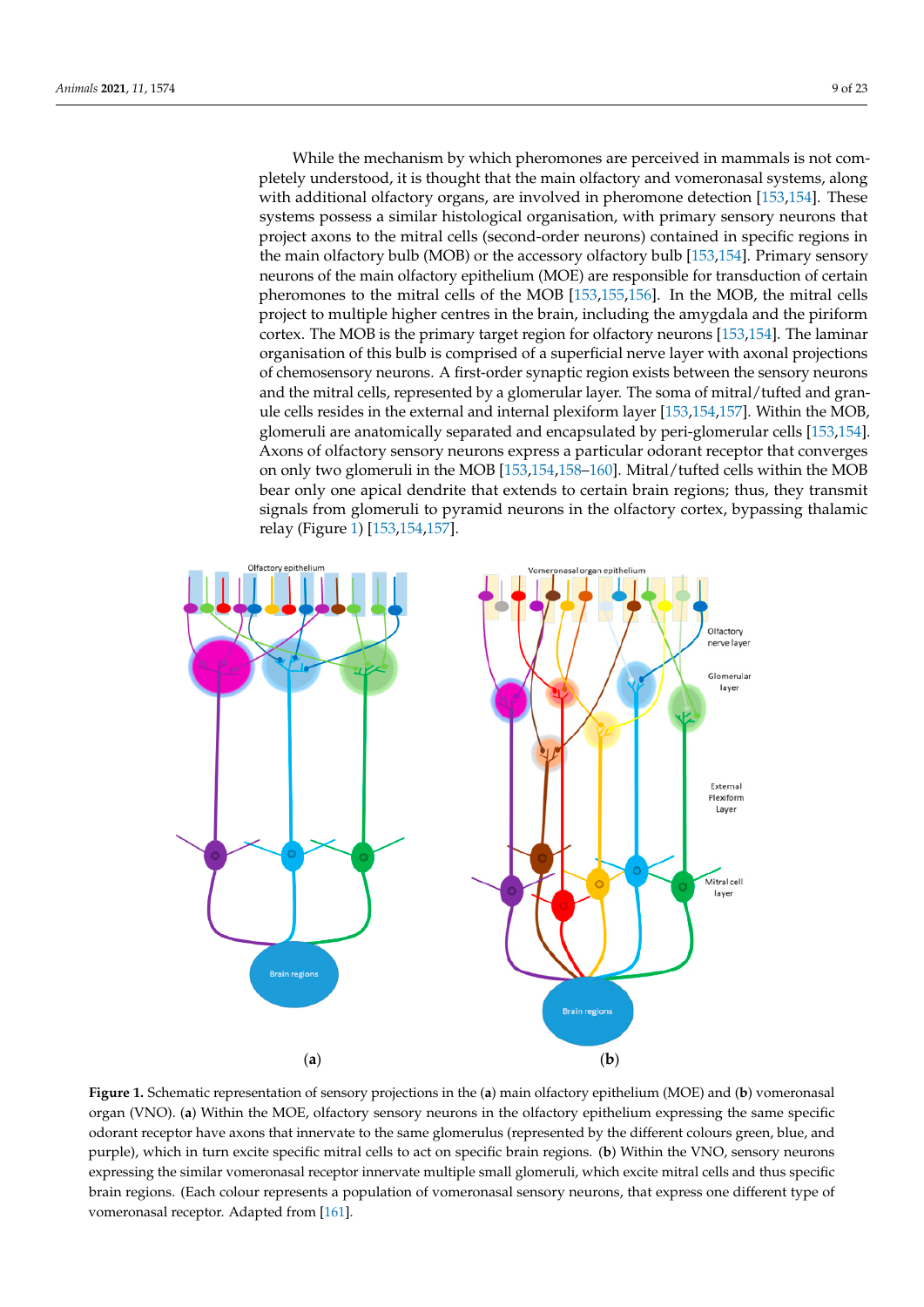Unlike the separation between the MOE and the MOB, the vomeronasal epithelium is part of the vomeronasal organ (VNO) that is recessed, with detection relying on pheromone molecules being dissolved in nasal mucus and being sucked into the lumen of the organ  $[153,154,162]$  $[153,154,162]$  $[153,154,162]$ . Access of stimuli to the lumen is modulated by the vasodila-tion/constriction of blood vessels and sinuses lateral to the lumen [\[163–](#page-20-15)[166\]](#page-20-16), which is under<br>howment and the land see he astimals and delated by some absence as [167]. Venezues see l hormonal control and can be actively modulated by some pheromones [\[167\]](#page-20-17). Vomeronasal  $S<sub>1</sub>$  modulate and can be definedly included by some precedincies  $[2\sigma]$ . The research sensory neurons are found in a pseudostratified epithelium in the basal and apical aspects of the vomeronasal organ [153]. Pheromones cause membrane depolarisation [and](#page-20-6) increase the action potential firing rat[e of](#page-20-19) sensory neurons in the VNO [168,169]; however, the signal transduction cascade is largely unknown. Signals from the VNO sensory neurons excite a given vomeronasal receptor and send axonal projections towards the anterior and posterior<br>organization of that are belleved to control the hydrogen to control have avere that may a inte accessory olfactory bulb. Neurons that excite the same receptor have axons that merge into 10–30 glomeruli [\[154\]](#page-20-7). Differentially, inputs from neurons expressing different receptor types [are](#page-20-6) received by one glomerulus [153,154]. Mitral cells of the accessory olfactory bulb connect to the medial amygdala, posteromedial cortical amygdala, the accessory olfactory tract, and the bed nucleus of the stria terminalis [\[154](#page-20-7)[,170\]](#page-20-20). Ultimately both the MOE and, the  $\overline{MO}$  and, the  $\overline{NO}$ VNO pathway projections lead to specific areas of the amygdala and the hypothalamus wise pathway projections idea to specific areas of the antyguana?<br>modifying the behaviour and endocrinology of animals (Figure [2\)](#page-9-0).

<span id="page-9-0"></span>

**Figure 2.** Pheromone perception pathways from the main olfactory epithelium and vomeronasal organ, through the main and accessory olfactory systems, and thalamic and hypothalamic higher brain regions, ultimately leading to a hormonal and/or behavioural response. Stress pathway upregulation (green  $\downarrow$ ) or suppression (green  $\perp$ ); aggression pathway regulation (orange ↓) or suppression (orange ⊥). Adapted from [154]. upregulation (orange ↓) or suppression (orange ⊥). Adapted from [\[154\]](#page-20-7).

lamus [171]. Pheromones that act on the H-P-A axis generate action potentials along paraventricular neurons of the hypothalamus, and repeated exposure to stress causes an increased expression of receptors that act to release corticotrophin releasing hormone<br>COLD 14541 A.C. and act LLPA A.C. LLPA and act to release corticotrophin releasing hormone lease of vasopressin and CRH, which act via the pituitary and adrenal glands to trigger a cortisol response in the presence of a stressor (Figure [2\)](#page-9-0) [154]. Pheromones that activate the H-P-G axis activate gonadotropin releasing hormone (GnRH) neurons, which lead to The effect pheromones have on neuroendocrine status are mediated by the hypotha-(CRH) [\[154\]](#page-20-7). Activation of the H-P-A axis by pheromones causes the synthesis and re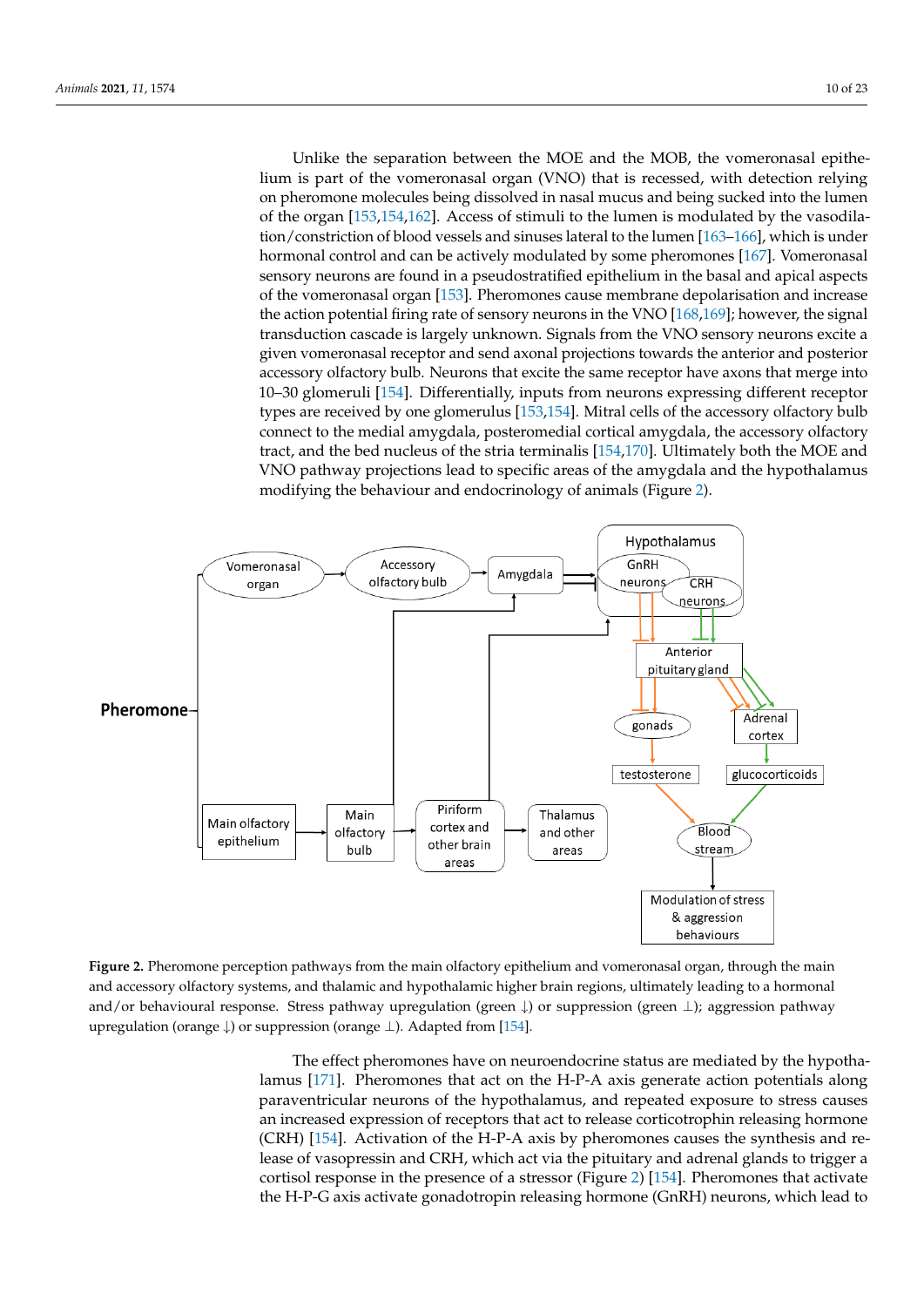the stimulation of luteinising hormone and follicle stimulating hormone that stimulate the development and function of the gonads and the output of testosterone and other androgens that modulate aggression (Figure [2\)](#page-9-0) [\[66](#page-17-2)[,74](#page-17-10)[,75](#page-17-11)[,172\]](#page-20-22). Importantly, pheromones can also downregulate the H-P-A and H-P-G axes by reducing paraventricular nucleus receptor expression and limiting the anterior pituitary gland release of luteinising hormone and follicle stimulating hormone, thereby reducing stress and aggression [\[154](#page-20-7)[,173\]](#page-20-23). The pheromones that act on GnRH neurons are believed to control endocrine responses in the hypothalamus [\[154](#page-20-7)[,174](#page-20-24)[,175\]](#page-20-25). Studies using genetic approaches have concluded that the GnRH neurons in the hypothalamus are synaptically connected to thousands of neurons in over 50 diverse brain areas, including the main olfactory regions [\[176,](#page-20-26)[177\]](#page-20-27). This suggests that GnRH neurons may influence a large variety of brain functions and, thus, the neuroendocrine status [\[154\]](#page-20-7).

Structurally, pheromones can be made up of small volatile molecules, steroid derivatives, peptides, or large protein-ligand complexes [\[153\]](#page-20-6). Pheromone-containing secretions, such as urine, sweat, saliva, and tears, contain natural product blends that can be vastly complex [\[153\]](#page-20-6). Pheromones are chemically diverse, although closely-related species often emit pheromones that are structurally similar [\[178\]](#page-20-28). Despite this, different ratios and components that constitute the same pheromone in different species contribute towards its species-specificity, preventing cross-reaction [\[179\]](#page-20-29). In many fish species, a preference for water that previously held conspecifics compared to heterospecific odours provides strong evidence that conspecific odours rather than visual cues are used to mediate species recognition [\[180\]](#page-21-0). In sea snakes, female lipids excreted from the skin create chemical cues that control male courtship behaviour, and the species-specific nature of such pheromones within these lipids prevents hybridisation by discouraging courtship behaviours between closely-related species [\[181\]](#page-21-1). Social insects are able to distinguish between known and unknown conspecifics due to differences in the pheromone and individual odour profiles [\[152\]](#page-20-5). In mammals, chemical signals are thought to be unique to each species due to the high level of potential interference from the odours of other species within the environment [\[182\]](#page-21-2). Vomeronasal type-1 receptors (V1R) are partly responsible for pheromone detection in mammals and are responsible for mediating species-specific responses. The V1R in carnivores has between 50–90% similarity with domestic cats, cows, and humans, which may help to explain how closely related species may distinguish the pheromones of conspecifics and heterospecifics [\[183\]](#page-21-3). Despite this, pheromones that have conserved chemical signatures across species can generate a response in the olfactory receptors or even processing in the central nervous system of closely related species [\[182\]](#page-21-2). However, differences in genes of the vomeronasal organ and main olfactory epithelium have been found between species and subspecies, which may cause pheromones of closely-related species to be less effective [\[182](#page-21-2)[,184–](#page-21-4)[186\]](#page-21-5).

## **5. Pheromones for Conservation**

Research on the pheromones of large carnivores is limited and to date has focused on territory-related pheromones in urine and faecal marks [\[187–](#page-21-6)[189\]](#page-21-7). Pheromones that mark territory could be used as spatial signalling compounds or 'bio-boundary markers' to prevent dispersal into agricultural land where large carnivores may face persecution [\[189\]](#page-21-7). The targeted exposure of African wild dogs to species-specific scent marks from foreign individuals resulted in packs moving away from the marks and towards the centre of their defined home range [\[190\]](#page-21-8). While the detection of volatile components of biological secretions has become more common [\[187–](#page-21-6)[189](#page-21-7)[,191\]](#page-21-9), there is a lack of research on the behavioural and physiological changes triggered by these pheromone messages. Among the limited studies, most of the research has focused on the effect of domestic animal pheromones on behaviour and/or physiology in captive wildlife [\[63](#page-16-28)[,192,](#page-21-10)[193\]](#page-21-11). Preliminary data suggest that pheromones could be useful to control or alleviate undesirable behaviours in wild canids.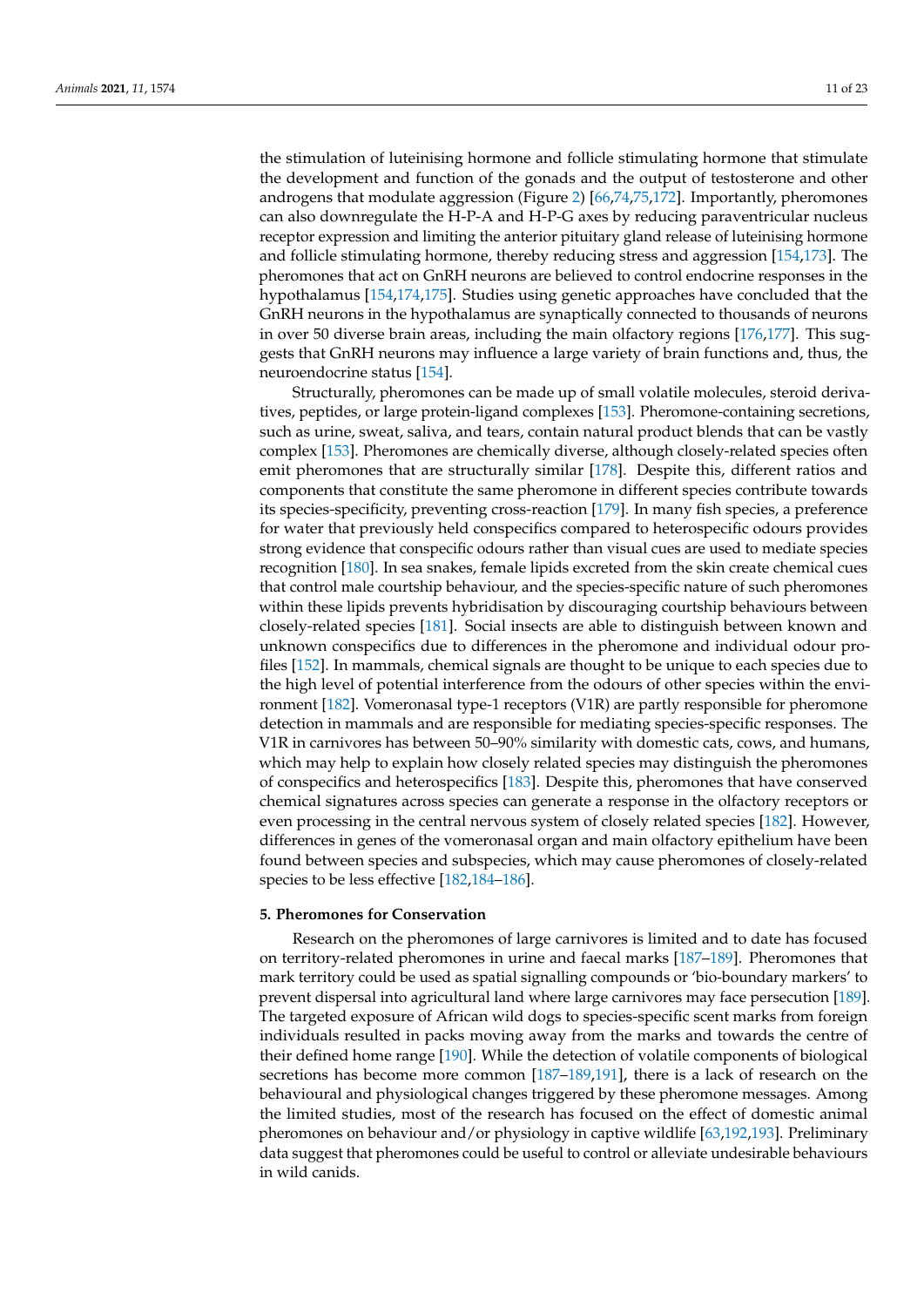#### *5.1. Appeasing Pheromones*

Appeasing pheromones are chemical messages that are commonly released by lactating females, which act biologically to calm and reassure newborn animals [\[173,](#page-20-23)[194\]](#page-21-12). Species-specific appeasing pheromones have been identified and isolated from a number of different domestic species [\[173\]](#page-20-23) and have been reported to reduce aggression and fighting in cats, dogs, pigs, and horses [\[194–](#page-21-12)[198\]](#page-21-13). Furthermore, in pigs, this pheromone may increase feed intake as well as reduce fighting related lesions [\[197\]](#page-21-14). In dogs, it reduces signs of stress, such as whale eyes, licking, yawning, vocalisation, and fearful postures [\[194\]](#page-21-12).

The appeasing pheromone can be identified according to a conserved appeasing ratio of oleic, palmitic, and linoleic acids. In addition to this core appeasing message, speciesspecific components begin with myristic acid and are composed of other fatty acids with variable ratios across species. A basic composition of oleic acid, palmitic acid, linoleic acid, and derivatives thereof can have an appeasing effect in all mammals; however, preferred embodiments with enhancer pheromone composition for different species have been iden-tified (Table [2\)](#page-11-0) [\[199\]](#page-21-15). These enhancer compositions are species-specific in mammals—they act to enhance or act synergistically with the core pheromone message and increase their behavioural and physiological effectiveness in a target species [\[199\]](#page-21-15).

<span id="page-11-0"></span>**Table 2.** Comparison of different fatty acid ratios that constitute the appeasing pheromone identified for different mammals [\[199\]](#page-21-15).

| Component                                            | Canine %<br>(w/w) | Porcine %<br>(w/w) | Caprine %<br>(w/w) | Bovine %<br>(w/w) | Ovine $\%$<br>(w/w) | Equine %<br>(w/w) |
|------------------------------------------------------|-------------------|--------------------|--------------------|-------------------|---------------------|-------------------|
| Oleic acid                                           | $21.5 - 27.8$     | $24.7 - 36.8$      | $20.1 - 22.3$      | $24.9 - 28.6$     | $32.8 - 38.8$       | $35.2 - 40.3$     |
| Palmitic acid                                        | $20.8 - 24.9$     | $15.5 - 26.8$      | $22.3 - 26.8$      | $19.2 - 23.1$     | $21.6 - 25.9$       | $22.8 - 26.7$     |
| Linoleic acid                                        | $20.5 - 25.4$     | $29.5 - 40.6$      | $20.2 - 22.5$      | $20.5 - 24.3$     | $21.2 - 25.7$       | $22.1 - 27.1$     |
| Myristic acid                                        | $2.2 - 3.9$       | $3.9 - 9.6$        | $8.5 - 10.1$       | $3.2 - 5.6$       | $3.4 - 5.9$         | $2.0 - 2.8$       |
| Lauric acid                                          | $0.4 - 1.8$       | $2.8 - 8.7$        | $11.4 - 14.8$      | $1.9 - 4.2$       | $2.6 - 4.4$         | $2.3 - 3.7$       |
| Pentadecanoic acid                                   | $1.8 - 3.1$       |                    |                    |                   |                     |                   |
| Cholesterol                                          | $10.2 - 18.6$     |                    |                    |                   |                     |                   |
| Capric acid                                          |                   | $0.5 - 3.5$        |                    |                   |                     |                   |
| Squalene                                             |                   |                    | $9.5 - 11.2$       |                   |                     |                   |
| 1-docosanol 2,2-dimethyl<br>1,3-dioxolane 4-methanol |                   |                    |                    | $18.4 - 22.8$     | 7.4–9.7             | $4.4 - 6.7$       |

 $w/w$  = weight for weight.

#### *5.2. Dog Appeasing Pheromone*

The commercially-available dog appeasing pheromone  $(ADAPTIL^{\circledcirc},$  previously  $DAP$ ; Ceva Sante Animale, Libourne, France) has been reported to reduce behaviours associated with fear and anxiety in puppies entering new environments [\[200\]](#page-21-16) and in adult dogs during transport, veterinary settings, thunderstorms, and rescue shelters [\[173](#page-20-23)[,194](#page-21-12)[,201](#page-21-17)[–203\]](#page-21-18). Treatment with ADAPTIL<sup>®</sup> has been found to be as effective as pharmaceutical treatments for the reduction in stress-related behaviours that occur as a result of separation anxiety [\[204\]](#page-21-19). This pheromone can be administered as an imbibed collar, diffuser, or aerolite spray. A blinded, placebo-controlled study of the effect of  $ADAPTIL<sup>®</sup>$  on stress reduction in dogs subjected to a thunderstorm simulation found that while all dogs showed stress behaviours above the baseline, the fear response between thunder noises was reduced in dogs with ADAPTIL<sup>®</sup> collars compared to placebo collars  $[202]$ . Imbibed collars have been found to reduce anxiety-related aggression more effectively than diffusers, although the duration of exposure may affect these results since collar studies often exposed animals to ADAPTIL® for 24 h prior to the behaviour analysis [\[194,](#page-21-12)[205\]](#page-21-21). In contrast, when dogs were only exposed to diffused ADAPTIL<sup>®</sup> in a veterinary setting 7 min prior to examination, no reduction in stress and aggression behaviours occurred, although their duration was reduced, and the frequency of relaxed states was increased [\[194\]](#page-21-12). In a blinded, placebo-controlled dog trial, ADAPTIL<sup>®</sup> released from diffusers for 2 days prior to parturition and for 3 weeks post-partum in maternity kennels increased the amount of time mothers nursed in a laying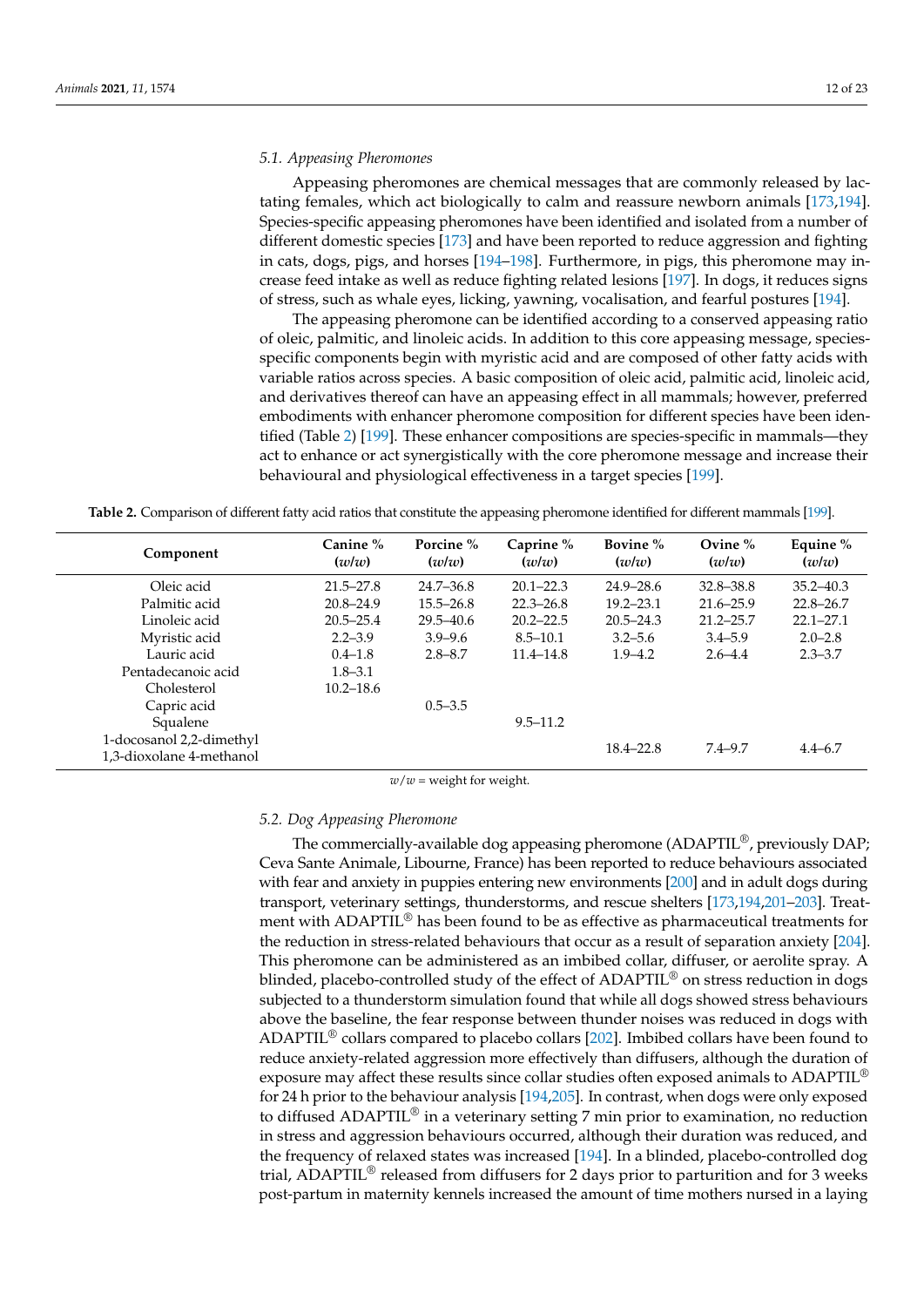position and spent in close contact with their pups [\[206\]](#page-21-22). Despite promising behavioural results, most studies rely on subjective observation, coupled with behavioural measures that can be less sensitive than physiological measures of stress [\[194,](#page-21-12)[207\]](#page-22-0). While it is possible to infer emotional states from indirect measures, such as behaviour, any given state can be expressed by a variety of behaviours [\[194\]](#page-21-12). Additionally, much of the literature on the use of ADAPTIL® lacks baseline measures for individual animals (with some work relying entirely on owner surveys) or lack a blinded experimental design that would mitigate the introduction of observer bias [\[201,](#page-21-17)[204\]](#page-21-19).

Limited reports have investigated the underlying physiological mechanisms affected by appeasing pheromones, but preliminary research suggests that, with the exception of one study [\[63\]](#page-16-28), synthetic appeasing pheromones do not appear to affect the H-P-A axis to reduce stress, even if they are species-specific [\[192,](#page-21-10)[208,](#page-22-1)[209\]](#page-22-2). These studies used a pheromone spray application method that, as stated previously, may not be as effective if not continuously released for extended periods of time. However, recent cross-species research suggests that the appeasing pheromone may work via the H-P-G axis at the level of testosterone, thereby reducing aggression and coping behaviours during stress [\[192\]](#page-21-10). Nevertheless, based on preliminary data collected by Vlamings [\[63\]](#page-16-28), it remains to be determined whether species-specific appeasing pheromones may be more effective in suppressing the H-P-A pathway. Thus, collectively, species-specific appeasing pheromones could be a useful tool to modify both the stress and aggression pathways in wild canids during conservation interventions.

## *5.3. Application of Dog Appeasing Pheromones to Wild Canids*

Currently, the African wild dog is the only wild canid in which appeasing pheromones have been tested, and an initial administration of dog appeasing pheromone to this species has shown some promise. Captive African wild dogs appear to perceive ADAPTIL<sup>®</sup> and exhibit a higher rate of favourable behavioural responses in the treated area, such as resting, sniffing, urinating, licking mandibular, and panting with tongue out of mouth during perception studies [\[63\]](#page-16-28). To further determine the perception and behaviour modification due to the ADAPTIL<sup>®</sup> treatment, three packs that were displaying aggression between animals were separated, treated with  $ADAPTIL<sup>®</sup>$  collars and spray, and then reintroduced. On the day of reintroduction, all of the packs showed dominant and affiliative behaviours, as expected, but two packs also exhibited severe and ritualised aggression. In Pack One, both dominant and affiliative behaviours persisted with no change in their frequency over the study period. In Pack Two, the frequency of dominant behaviours declined significantly over time without a change in the frequency of affiliative behaviours. In Pack Three, which exhibited no severe aggressive behaviours until day nine after reintroduction, the frequency of affiliative behaviour declined significantly over time [\[63\]](#page-16-28). Unfortunately, the limited sample sizes, lack of control groups, high variability between packs, and lack of initial baseline data make it difficult to conclude from this study whether ADAPTIL® was able to ameliorate aggression. In a third experiment, three female African wild dogs were separated from their respective packs, housed in isolation, and treated with ADAPTIL<sup>®</sup> collars to investigate the effect of ADAPTIL® on physiological stress levels. In these females, the mean fGCM concentrations were reduced by 0, 68, and 82%, respectively, compared to pre-treatment levels, suggesting that ADAPTIL<sup>®</sup> may help to suppress the H-P-A axis [\[63\]](#page-16-28).

A follow-up double-blinded placebo-controlled study found that, compared to the controls, well-established zoo-based African wild dog packs treated with ADAPTIL<sup>®</sup> exhibited reduced contact dominance and active submission behaviours after separation, immobilisation, and reintroduction events as part of a routine health assessment in captivity [\[192\]](#page-21-10). Administration of a spot-on ADAPTIL® solution (as two 5-milliliter aliquots between the shoulder blades and at the base of the tail) to male African wild dogs during this medical intervention did not significantly reduce the fGCM concentrations after reintroduction [\[192\]](#page-21-10). However, compared to placebo-treated animals, the ADAPTIL® treatment was found to suppress the faecal androgen metabolite surge that normally occurs after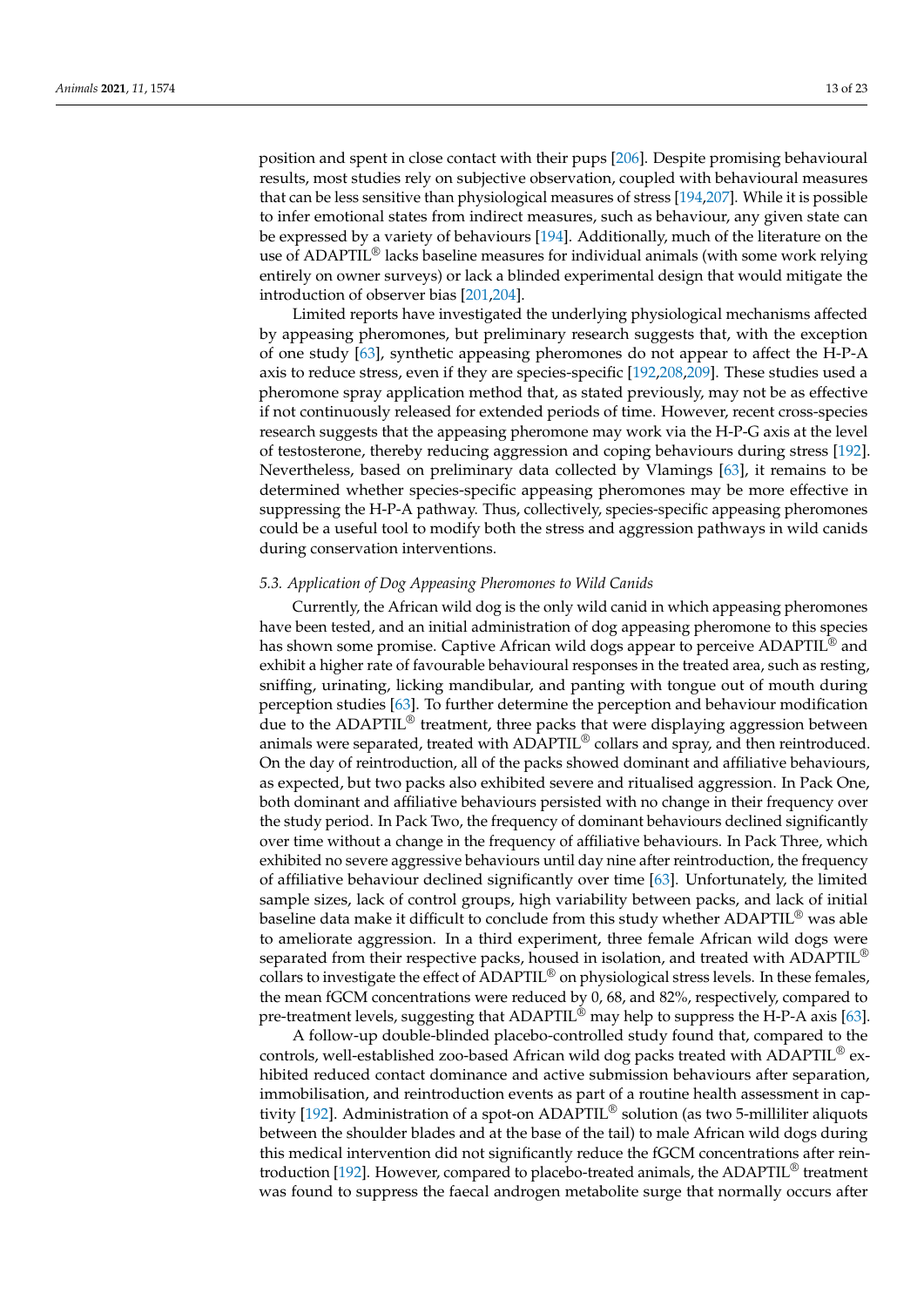reintroduction in response to acute stress. This was accompanied by a significant shift from

contact dominance to non-contact dominance behaviours [\[192\]](#page-21-10). It is worth noting the difference, not only in the ADAPTIL® administration, but also in the experimental design in these studies. Vlamings [\[63\]](#page-16-28) housed each of three females individually for the duration of one study to investigate the effect of ADAPTIL® on physiological stress, while in a separate experiment, the effect of ADAPTIL® on behaviour was investigated in unstable packs that had been previously separated due to high levels of aggression between individuals. In contrast, Van den Berghe et al. [\[192\]](#page-21-10) measured both behaviour and physiology in the same groups of animals housed in established packs that showed low levels of aggression throughout the study. While both studies used a pre-treatment period to compare the hormone levels before/after ADAPTIL® treatment in the same individuals, control animals were absent in Vlamings (2011) study, while double-blinded placebo-treated control packs were used by Van den Berghe et al. [\[192\]](#page-21-10). Collectively, these studies suggest that cross-species ADAPTIL® may suppress the H-P-G axis to control testosterone surges and associated aggression in African wild dogs, but this pheromone appears to have a variably suppressive effect on the H-P-A axis, cortisol, and stress. However, a stronger combined effect on both the H-P-A and H-P-G axes may be achieved if species-specific appeasing pheromones are isolated and administered to each canid species.

Appeasing pheromones could therefore be a useful tool to reduce agonistic interactions in African wild dogs and other wild canids during translocation and the artificial formation of bonded pairs/packs among unfamiliar animals [\[62–](#page-16-27)[64\]](#page-17-0). The initial extraction and identification of appeasing pheromones has been derived from mammary gland secretions [\[173](#page-20-23)[,199\]](#page-21-15). However, they have subsequently also been found in other bodily secretions of the skin and in faeces, which can be collected with greater ease from wild canids [\[197](#page-21-14)[,210\]](#page-22-3). Gas chromatography coupled with mass spectrometry is used to quantify the different volatile substances and fatty acid compositions contained within secretions for the presence of the conserved appeasing message of oleic, palmitic, and linoleic acid, followed by the species-specific components [\[189,](#page-21-7)[199\]](#page-21-15). Candidate pheromones can then be synthetically replicated using relatively cost-effective, mass-produced chemical components, allowing for the replication of species-specific pheromones that are readily available and feasibly deployed [\[199\]](#page-21-15). Bioassays that evaluate behavioural, hormonal, immunological, or neurophysiological responses in a species can then be used to validate the effect of pheromones and their potential benefits [\[188\]](#page-21-23). In wild canids, we advise measuring behaviours (e.g., aggression, resting proximity, and submission) and hormones (cortisol and testosterone) that are indicative of stress and aggression pre- and post-pheromone exposure. Their potential benefit to improve reproduction could also be measured through behavioural analysis, breeding outcomes, and litter success post release. Furthermore, improvement in immune function could be investigated through safe immune challenge bioassays [\[211\]](#page-22-4).

Metapopulation management has been proposed for a number of canids that are endangered or are limited to small spatially fragmented landscapes, including the red wolf, European grey wolf, and Ethiopian wolf [\[27,](#page-15-16)[28](#page-15-21)[,212\]](#page-22-5). Appeasing pheromones could improve the efficacy and welfare of the conservation management of these species. Moreover, such pheromones could help mitigate aggression toward humans in problem populations of other wild canids, such as Australian dingoes, during breeding and whelping seasons [\[213\]](#page-22-6). They could also help improve captive breeding and reintroduction programs for species such as the Arctic fox in Norway [\[22\]](#page-15-12). Given the species-specific nature of pheromones [\[154\]](#page-20-7) and the possibility of an increased effectiveness when derived from and used upon the target species, it is possible that appeasing pheromones isolated from each species of canid may elicit a greater reduction in stress- and aggression-related hormones and behaviours than using a cross-species dog appeasing pheromone. This would offer a natural, noninvasive tool to modify behaviour in a number of wild canids. This is particularly important to improve the success of translocation and pack formation in species, such as endangered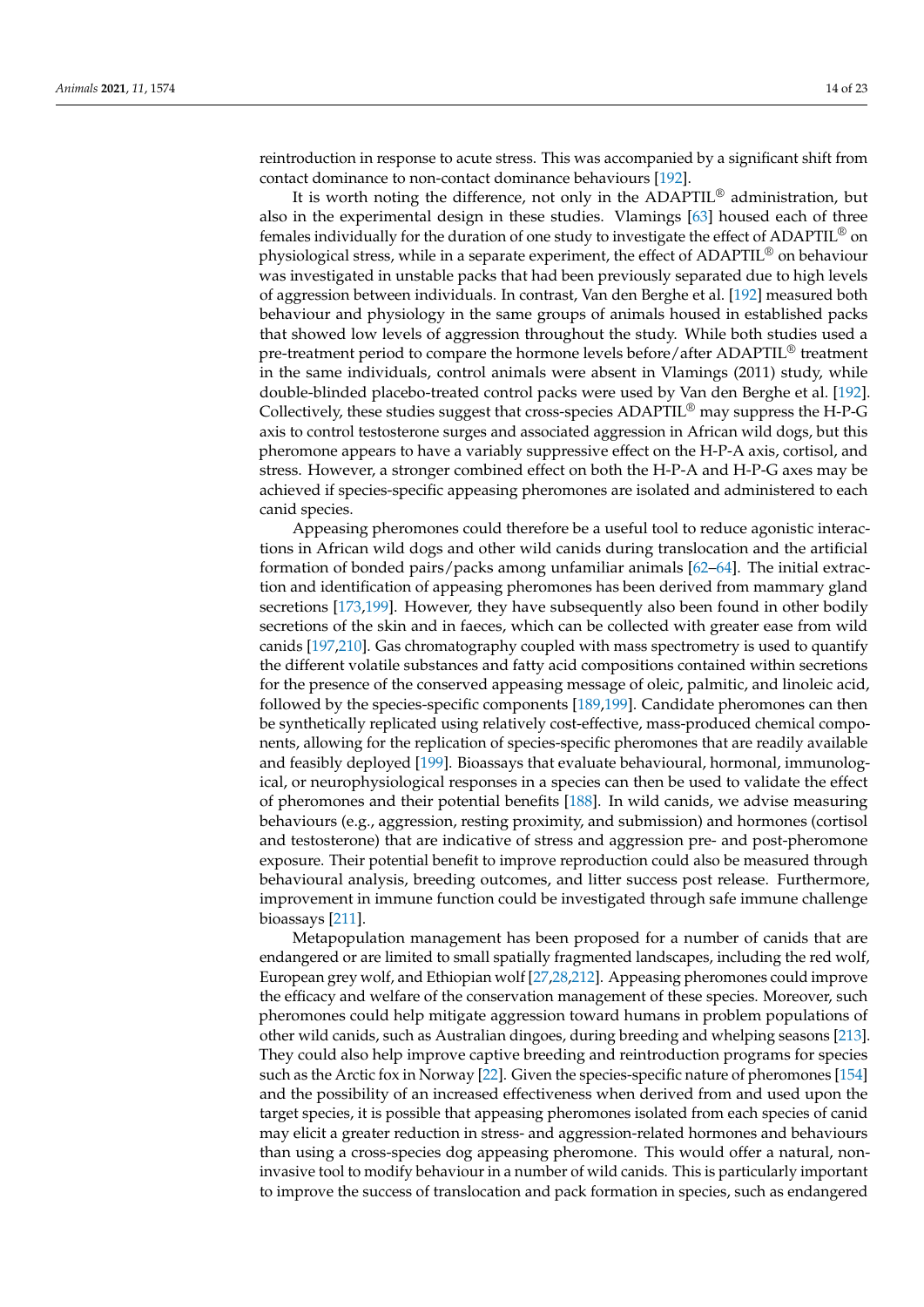wolves, foxes, and even dingoes, that require metapopulation management in the face of habitat fragmentation, disease, and human–wildlife conflict.

## **6. Conclusions**

The management of wild canids is necessary to ensure the continued survival of many species due to habitat fragmentation and human persecution. This is most successfully achieved through metapopulation management, where artificially bonded packs/pairs of animals are held in acclimatisation pens for a period of time prior to release. However, temporary captivity leads to chronic stress and possible aggression, which may reduce fitness through suppressed immunity and/or reproduction, resulting in poor translocation outcomes. Current captive methods of castration and pharmaceutical sedation to manage stress and aggression are inadvisable and counterproductive for use in wild canids. Pheromones are naturally occurring chemical messages transmitted between conspecifics that act on the endocrine system to modulate behaviours. Most animals can differentiate these highly species-specific pheromones between conspecific and heterospecific individuals based on small molecular differences in the pheromone composition. Species-specific appeasing pheromones have been shown to reduce stress and aggression behaviours in domestic animals. Previous research on African wild dogs suggests that domestic dog appeasing pheromones can work cross-species to reduce aggression in established captive packs after stressful intervention through a reduction in both contact dominance and testosterone surges. Further research is required to investigate whether a domestic dog or a species-specific appeasing pheromone is able to directly reduce glucocorticoid levels and stress. This can be achieved through an integrative approach using bioassays for behavioural stress (ethogram) and cortisol (non-invasive faecal hormonal assays) in animals exposed to changing synthetic appeasing analogues. This tool has the potential to significantly increase the welfare of animals during conservation intervention. Reduced stress and aggression may lead to tangible translocation and artificial pack formation results. For example, managers should be able to observe reduced aggression between unfamiliar animals; accelerated and increased rates of successful pack bonding, thereby reducing the time spent in captivity prior to release; as well as an elevated immune function that could manifest in (i) reduced disease-induced mortality shortly after release and (ii) increased breeding success and first-litter pup survival.

**Author Contributions:** Conceptualization, P.R. and D.B.B.P.P.; writing—original draft preparation, P.R.; writing—review and editing, M.C.J.P., C.J.J., P.P. and D.B.B.P.P.; supervision, D.B.B.P.P. All authors have read and agreed to the published version of the manuscript.

**Funding:** This research received no external funding.

**Institutional Review Board Statement:** Not applicable.

**Data Availability Statement:** The data presented in this study are available on request from the corresponding author.

**Conflicts of Interest:** The authors declare no conflict of interest.

#### **References**

- <span id="page-14-0"></span>1. Sillero-Zubiri, C.; Hoffmann, M.; Macdonald, D.W. *Canids: Foxes, Wolves, Jackals, and Dogs: Status Survey and Conservation Action Plan*; IUCN: Gland, Switzerland, 2004.
- <span id="page-14-1"></span>2. Farris, Z.J.; Christopher, D.G.; Sarah, K.; Asia, M.; Dean, S.; Felix, R.; Vonjy, A.; Christopher, M.H.; Marcella, J.K. Hunting, Exotic Carnivores, and Habitat Loss: Anthropogenic Effects on a Native Carnivore Community, Madagascar. *PLoS ONE* **2015**, *10*, e0136456. [\[CrossRef\]](http://doi.org/10.1371/journal.pone.0136456)
- <span id="page-14-2"></span>3. Woodroffe, R.; Davies-Mostert, H.; Ginsberg, J.; Graf, J.; Leigh, K.; McCreery, K.; Robbins, R.; Mills, G.; Pole, A.; Rasmussen, G.; et al. Rates and Causes of Mortality in Endangered African Wild Dogs *Lycaon pictus*: Lessons for Management and Monitoring. *Oryx* **2007**, *41*, 215–223. [\[CrossRef\]](http://doi.org/10.1017/S0030605307001809)
- <span id="page-14-3"></span>4. Frankham, R. Relationship of Genetic Variation to Population Size in Wildlife. *Conserv. Biol.* **1996**, *10*, 1500–1508. [\[CrossRef\]](http://doi.org/10.1046/j.1523-1739.1996.10061500.x)
- <span id="page-14-4"></span>5. Liberg, O.; Andrén, H.; Pedersen, H.-C.; Sand, H.; Sejberg, D.; Wabakken, P.; Kesson, M.; Bensch, S. Severe Inbreeding Depression in a Wild Wolf (*Canis lupus*) Population. *Biol. Lett.* **2005**, *1*, 17–20. [\[CrossRef\]](http://doi.org/10.1098/rsbl.2004.0266)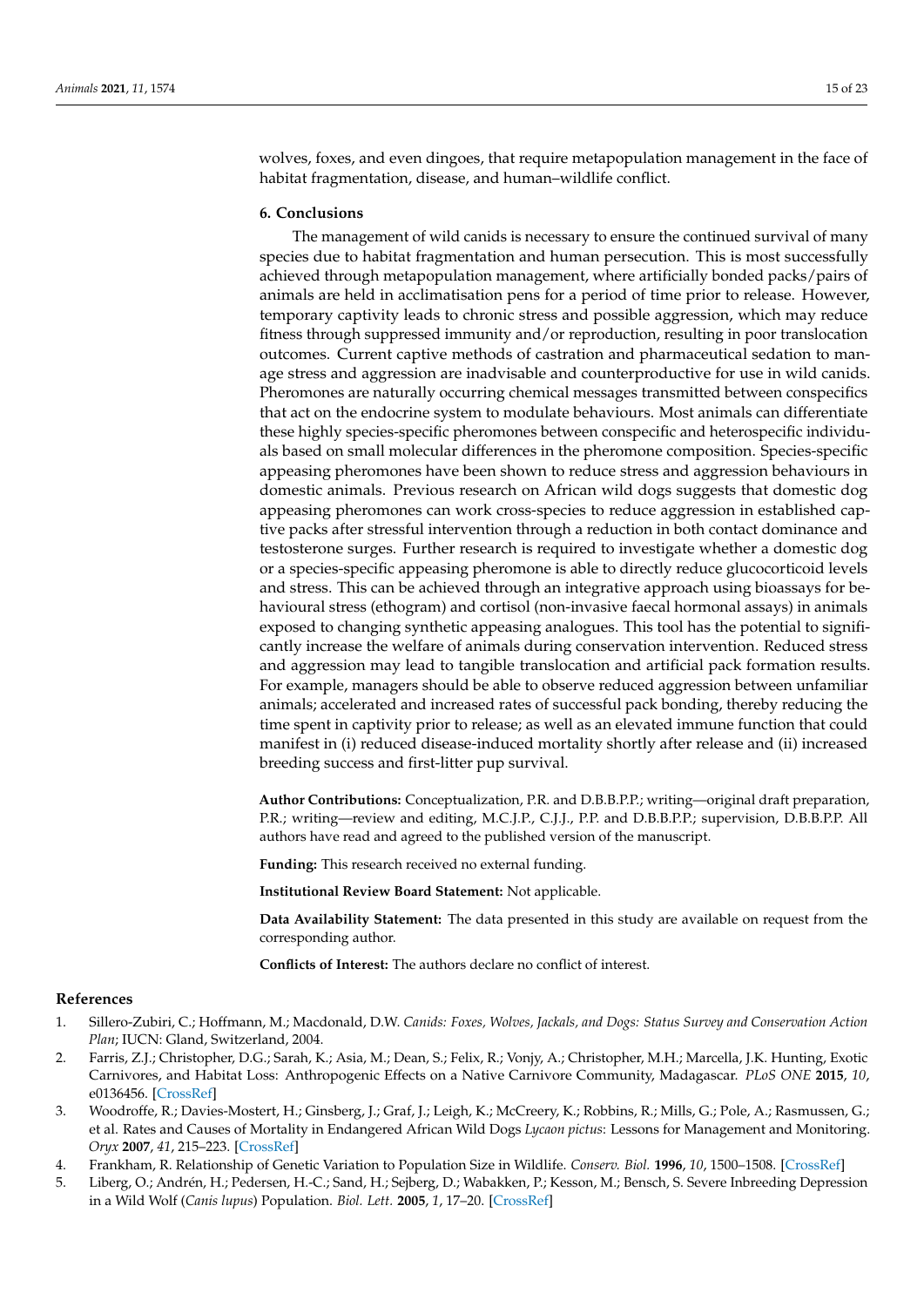- <span id="page-15-0"></span>6. Laikre, L.; Ryman, N. Inbreeding Depression in a Captive Wolf (*Canis lupus*) Population. *Conserv. Biol.* **1991**, *5*, 33–40. [\[CrossRef\]](http://doi.org/10.1111/j.1523-1739.1991.tb00385.x)
- <span id="page-15-1"></span>7. Fredrickson, R.J.; Siminski, P.; Woolf, M.; Hedrick, P.W. Genetic Rescue and Inbreeding Depression in Mexican Wolves. *Proc. R. Soc. B Biol. Sci.* **2007**, *274*, 2365–2371. [\[CrossRef\]](http://doi.org/10.1098/rspb.2007.0785) [\[PubMed\]](http://www.ncbi.nlm.nih.gov/pubmed/17609180)
- <span id="page-15-2"></span>8. Marsden, C.D.; Mable, B.K.; Woodroffe, R.; Rasmussen, G.S.A.; Cleaveland, S.; McNutt, J.W.; Emmanuel, M.; Thomas, R.; Kennedy, L.J. Highly Endangered African Wild Dogs (*Lycaon pictus*) Lack Variation at the Major Histocompatibility Complex. *J. Hered.* **2009**, *100*, S54–S65. [\[CrossRef\]](http://doi.org/10.1093/jhered/esp031)
- 9. Marsden, C.D.; Woodroffe, R.; Mills, M.G.L.; McNutt, J.W.; Creel, S.; Groom, R.; Emmanuel, M.; Cleaveland, S.; Kat, P.; Rasmussen, G.S.A.; et al. Spatial and Temporal Patterns of Neutral and Adaptive Genetic Variation in the Endangered African Wild Dog (*Lycaon pictus*): Spatial and Temporal Diversity in Wild Dogs. *Mol. Ecol.* **2012**, *21*, 1379–1393. [\[CrossRef\]](http://doi.org/10.1111/j.1365-294X.2012.05477.x) [\[PubMed\]](http://www.ncbi.nlm.nih.gov/pubmed/22320891)
- <span id="page-15-3"></span>10. Leigh, K.A.; Zenger, K.R.; Tammen, I.; Raadsma, H.W. Loss of Genetic Diversity in an Outbreeding Species: Small Population Effects in the African Wild Dog (*Lycaon pictus*). *Conserv. Genet.* **2012**, *13*, 767–777. [\[CrossRef\]](http://doi.org/10.1007/s10592-012-0325-2)
- <span id="page-15-4"></span>11. Kennedy, L.J.; Angles, J.M.; Barnes, A.; Carter, S.D.; Francino, O.; Gerlach, J.A.; Happ, G.M.; Ollier, W.E.R.; Thomson, W.; Wagner, J.L. Nomenclature for Factors of the Dog Major Histocompatibility System (Dla), 2000: Second Report of the Isag Dla Nomenclature Committee. *Anim. Genet.* **2001**, *32*, 193–199. [\[CrossRef\]](http://doi.org/10.1046/j.1365-2052.2001.00762.x)
- 12. Kennedy, L.J.; Angles, J.M.; Barnes, A.; Carmichael, L.E.; Radford, A.D.; Ollier, W.E.R.; Happ, G.M. Dla-Drb1, Dqa1, and Dqb1 Alleles and Haplotypes in North American Gray Wolves. *J. Hered.* **2007**, *98*, 491–499. [\[CrossRef\]](http://doi.org/10.1093/jhered/esm051)
- 13. Seddon, J.M.; Ellegren, H. Mhc Class Ii Genes in European Wolves: A Comparison with Dogs. *Immunogenetics* **2002**, *54*, 490–500. [\[CrossRef\]](http://doi.org/10.1007/s00251-002-0489-x)
- 14. Hedrick, P.W.; Lee, R.N.; Parker, K.M. Major Histocompatibility Complex (Mhc) Variation in the Endangered Mexican Wolf and Related Canids. *Heredity* **2000**, *85*, 617–624. [\[CrossRef\]](http://doi.org/10.1046/j.1365-2540.2000.00805.x) [\[PubMed\]](http://www.ncbi.nlm.nih.gov/pubmed/11240629)
- <span id="page-15-5"></span>15. Kennedy, L.J.; Randall, D.A.; Knobel, D.; Brown, J.J.; Fooks, A.R.; Argaw, K.; Shiferaw, F.; Ollier, W.; Sillero-Zubiri, C.; Macdonald, D.W. Major Histocompatibility Complex Diversity in the Endangered Ethiopian Wolf (Canis Simensis). *Tissue Antigens* **2011**, *77*, 118–125. [\[CrossRef\]](http://doi.org/10.1111/j.1399-0039.2010.01591.x) [\[PubMed\]](http://www.ncbi.nlm.nih.gov/pubmed/21214524)
- <span id="page-15-6"></span>16. Woodroffe, R.; Ginsberg, J.; Macdonald, D. *The African Wild Dog*; IUCN: Gland, Switzerland; Cambridge, UK, 1997.
- <span id="page-15-7"></span>17. Armstrong, D.P.; Seddon, P.J. Directions in Reintroduction Biology. *Trends Ecol. Evol.* **2008**, *23*, 20–25. [\[CrossRef\]](http://doi.org/10.1016/j.tree.2007.10.003) [\[PubMed\]](http://www.ncbi.nlm.nih.gov/pubmed/18160175)
- <span id="page-15-8"></span>18. Fischer, J.; Lindenmayer, D.B. An Assessment of the Published Results of Animal Relocations. *Biol. Conserv.* **2000**, *96*, 1–11. [\[CrossRef\]](http://doi.org/10.1016/S0006-3207(00)00048-3)
- <span id="page-15-9"></span>19. Wolf, C.M.; Griffith, B.; Reed, C.; Temple, S.A. Avian and Mammalian Translocations: Update and Reanalysis of 1987 Survey Data. *Conserv. Biol.* **1996**, *10*, 1142–1154. [\[CrossRef\]](http://doi.org/10.1046/j.1523-1739.1996.10041142.x)
- <span id="page-15-10"></span>20. Fritts, S.H.; Bangs, E.E.; Fontaine, J.A.; Johnson, M.R.; Phillips, M.K.; Koch, E.D.; Gunson, J.R. Planning and Implementing a Reintroduction of Wolves to Yellowstone National Park and Central Idaho. *Restor. Ecol.* **1997**, *5*, 7–27. [\[CrossRef\]](http://doi.org/10.1046/j.1526-100X.1997.09702.x)
- <span id="page-15-11"></span>21. Marneweck, C.; Becker, P.A.; Beverley, G.; Davies-Mostert, H.T.; Plessis, C.d.; Forssman, K.; Graf, J.; Gusset, M.; Hofmeyr, M.; Kelly, C.; et al. Factors Affecting the Success of Artificial Pack Formation in an Endangered, Social Carnivore: The African Wild Dog. *Anim. Conserv.* **2019**, *22*, 493–502. [\[CrossRef\]](http://doi.org/10.1111/acv.12490)
- <span id="page-15-12"></span>22. Landa, A.; Flagstad, Ø.; Areskoug, V.; Linnell, J.D.C.; Strand, O.; Ulvund, K.R.; Thierry, A.; Rød-Eriksen, L.; Eide, N.E. The Endangered Arctic Fox in Norway—The Failure and Success of Captive Breeding and Reintroduction. *Polar Res.* **2017**, *36*, 9. [\[CrossRef\]](http://doi.org/10.1080/17518369.2017.1325139)
- <span id="page-15-13"></span>23. Sheriff, M.J.; Dantzer, B.; Delehanty, B.; Palme, R.; Boonstra, R. Measuring Stress in Wildlife: Techniques for Quantifying Glucocorticoids. *Oecologia* **2011**, *166*, 869–887. [\[CrossRef\]](http://doi.org/10.1007/s00442-011-1943-y)
- 24. Van den Berghe, F.; Paris, D.B.B.P.; van Soom, A.; Rijsselaere, T.; van der Weyde, L.; Bertschinger, H.J.; Paris, M.C.J. Reproduction in the Endangered African Wild Dog: Basic Physiology, Reproductive Suppression and Possible Benefits of Artificial Insemination. *Anim. Reprod. Sci.* **2012**, *133*, 1–9. [\[CrossRef\]](http://doi.org/10.1016/j.anireprosci.2012.06.003) [\[PubMed\]](http://www.ncbi.nlm.nih.gov/pubmed/22748701)
- <span id="page-15-14"></span>25. Vrekoussis, T.; Kalantaridou, S.N.; Mastorakos, G.; Zoumakis, E.; Makrigiannakis, A.; Syrrou, M.; Lavasidis, L.G.; Relakis, K.; Chrousos, G.P. The Role of Stress in Female Reproduction and Pregnancy: An Update. *Ann. N. Y. Acad. Sci.* **2010**, *1205*, 69–75. [\[CrossRef\]](http://doi.org/10.1111/j.1749-6632.2010.05686.x)
- <span id="page-15-15"></span>26. Wells, J.V.; Richmond, M.E. Populations, Metapopulations, and Species Populations: What Are They and Who Should Care? *Wildl. Soc. Bull.* **1995**, *23*, 458–462.
- <span id="page-15-16"></span>27. Moehrenschlager, A.; Somers, M.J. Canid Reintroductions and Metapopulation Management. In *Canids: Foxes, Wolves, Jackals and Dogs. Status Survey and Conservation Action Plan*; IUCN: Gland, Switzerland, 2004; pp. 289–297.
- <span id="page-15-21"></span>28. Simonis, J.L.; Harrison, R.B.; Long, S.T.; Rabon, D.R., Jr.; Waddell, W.T.; Faust, L.J. Managed Movement Increases Metapopulation Viability of the Endangered Red Wolf. *J. Wildl. Manag.* **2018**, *82*, 573–582. [\[CrossRef\]](http://doi.org/10.1002/jwmg.21397)
- <span id="page-15-17"></span>29. Mills, M.G.L.; Ellis, S.; Woodroffe, R.; Maddock, A.; Stander, P.; Rasmussen, G.; Pole, A.; Fletcher, P.; Bruford, M.; Wildt, D.; et al. *Population and Habitat Viability Assessment for the African Wild Dog (Lycaon pictus) in Southern Africa*; Final Workshop Report; IUCN/SCC Conservation Breeding Specialist Group: Apple Valley, CA, USA, 1998.
- <span id="page-15-18"></span>30. IUCN/SSC. *Regional Conservation Strategy for the Cheetah and Wild Dog in Southern Africa*; IUCN: Gland, Switserland, 2009.
- <span id="page-15-19"></span>31. Woodroffe, R.; Sillero-Zubric, C. *Lycaon pictus*. The Iucn Red List of Threatened Species 2012: E.T12436a16711116. Available online: <https://www.iucnredlist.org/species/12436/16711116> (accessed on 24 February 2020).
- <span id="page-15-20"></span>32. Davies-Mostert, H.T.; Mills, M.G.L.; Macdonald, D.W. *A Critical Assessment of South Africa's Managed Metapopulation Recovery Strategy for African Wild Dogs*; Wiley-Blackwell: Oxford, UK, 2009; pp. 10–42.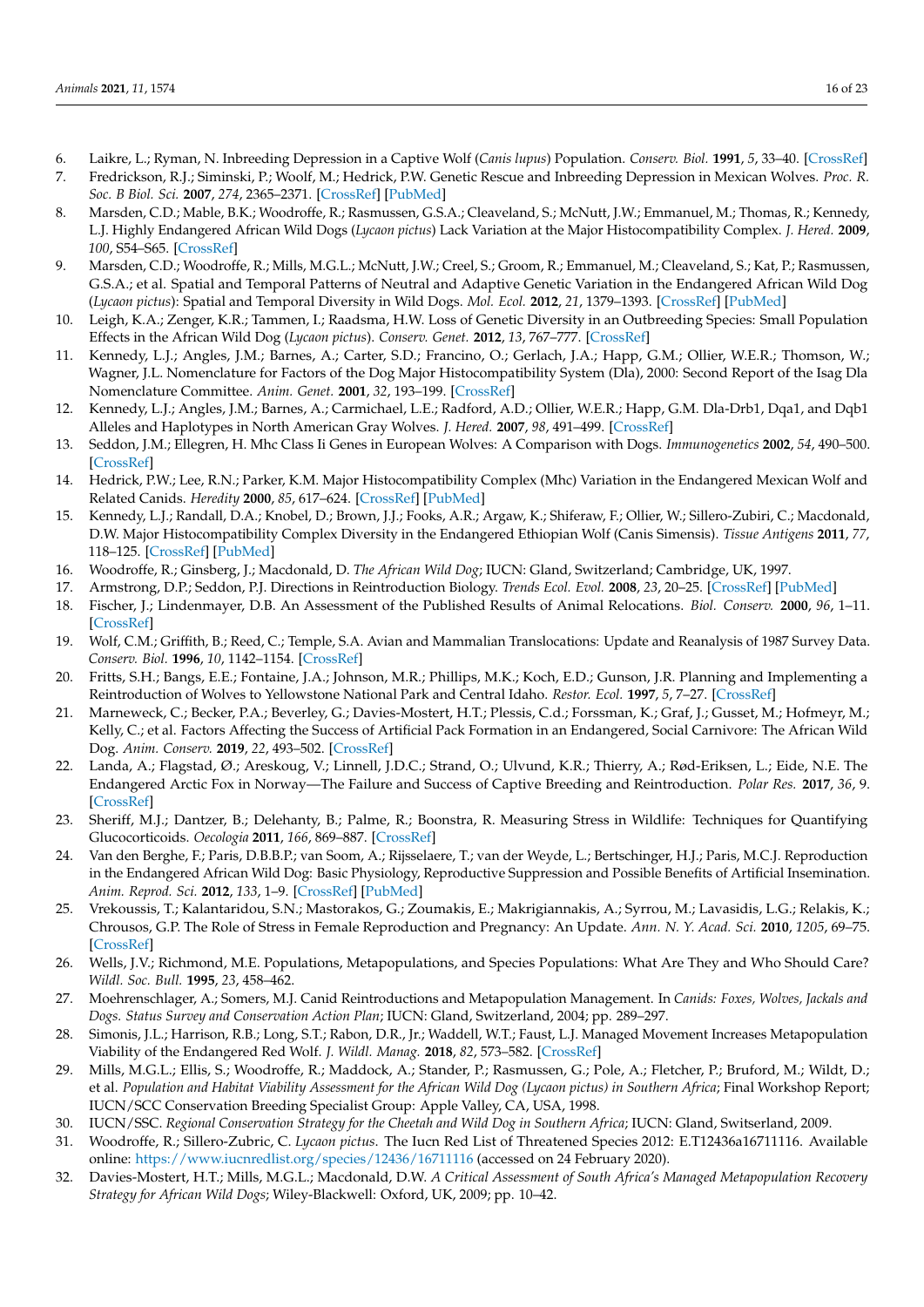- <span id="page-16-0"></span>33. Davies-Mostert, H.T.; Mills, M.G.L.; Macdonald, D.W. The Demography and Dynamics of an Expanding, Managed African Wild Dog Metapopulation. *Afr. J. Wildl. Res.* **2015**, *45*, 258–273. [\[CrossRef\]](http://doi.org/10.3957/056.045.0258)
- <span id="page-16-1"></span>34. IUCN. *Guidelines for Re-Introductions*; IUCN/SSC Re-Introduction Specialist Group: Gland, Switxerland; Cambridge, UK, 1998.
- <span id="page-16-2"></span>35. Dickens, M.J.; Delehanty, D.J.; Romero, L.M. Stress: An Inevitable Component of Animal Translocation. *Biol. Conserv.* **2010**, *143*, 1329–1341. [\[CrossRef\]](http://doi.org/10.1016/j.biocon.2010.02.032)
- <span id="page-16-3"></span>36. Gosling, L.M.; Sutherland, W.J. *Behaviour and Conservation*; Cambridge University Press: Cambridge, UK, 2000; 438p.
- 37. Letty, J.; Aubineau, J.; Marchandeau, S.; Clobert, J. Effect of Translocation on Survival in Wild Rabbit (*Oryctolagus cuniculus*). *Mamm. Biol.* **2003**, *68*, 250–255. [\[CrossRef\]](http://doi.org/10.1078/1616-5047-00092)
- <span id="page-16-4"></span>38. Teixeira, C.P.; de Azevedo, C.S.; Mendl, M.; Cipreste, C.F.; Young, R.J. Revisiting Translocation and Reintroduction Programmes: The Importance of Considering Stress. *Anim. Behav.* **2007**, *73*, 1–13. [\[CrossRef\]](http://doi.org/10.1016/j.anbehav.2006.06.002)
- <span id="page-16-5"></span>39. Weise, T.F. *An Experimental Translocation of the Eastern Timber Wolf*; National Audubon Society: Washington DC, USA, 1975.
- <span id="page-16-6"></span>40. Fritts, S.H.; Paul, W.J.; Mech, L.D. Can Relocated Wolves Survive? *Wildl. Soc. Bull.* **1985**, *13*, 459–463.
- <span id="page-16-7"></span>41. Phillips, M. Conserving the Red Wolf. *Canid News* **1995**, *3*, 13–17.
- <span id="page-16-8"></span>42. Carbyn, L.N.; Armbruster, H.J.; Mamo, C. The Swift Fox Reintroduction Program in Canada from 1983 to 1992. In *Restoration of Endangered Species: Conceptual Issues, Planning and Implementation*; Cambridge University Press: Cambridge, UK, 1994; pp. 247–271.
- <span id="page-16-9"></span>43. Woodroffe, R.; Ginsberg, J.R. Edge Effects and the Extinction of Populations inside Protected Areas. *Science* **1998**, *280*, 2126–2128. [\[CrossRef\]](http://doi.org/10.1126/science.280.5372.2126) [\[PubMed\]](http://www.ncbi.nlm.nih.gov/pubmed/9641920)
- <span id="page-16-10"></span>44. Lindsey, P.A.; Davies-Mostert, H.T. South African Action Plan for Conservation of Cheetahs and Wild Dogs. In *Report from a National Conservation Action Planning Workshop*; Endangered Wildlife Trust: Bela Bela, South Africa, 2009.
- <span id="page-16-11"></span>45. Gusset, M.; Stewart, G.B.; Bowler, D.E.; Pullin, A.S. Wild Dog Reintroductions in South Africa: A Systematic Review and Cross-Validation of an Endangered Species Recovery Programme. *J. Nat. Conserv.* **2010**, *18*, 230–234. [\[CrossRef\]](http://doi.org/10.1016/j.jnc.2009.11.001)
- <span id="page-16-12"></span>46. Seddon, P.J.; Armstrong, D.P.; Maloney, R.F. Developing the Science of Reintroduction Biology. *Conserv. Biol.* **2007**, *21*, 303–312. [\[CrossRef\]](http://doi.org/10.1111/j.1523-1739.2006.00627.x) [\[PubMed\]](http://www.ncbi.nlm.nih.gov/pubmed/17391180)
- <span id="page-16-13"></span>47. Woodroffe, R.; Ginsberg, J.R. Conserving the African Wild Dog *Lycaon pictus*. Ii. Is There a Role for Reintroduction? *Oryx* **1999**, *33*, 143–151. [\[CrossRef\]](http://doi.org/10.1046/j.1365-3008.1999.00053.x)
- <span id="page-16-14"></span>48. Shier, D.M. Effect of Family Support on the Success of Translocated Black-Tailed Prairie Dogs. *Conserv. Biol.* **2006**, *20*, 1780–1790. [\[CrossRef\]](http://doi.org/10.1111/j.1523-1739.2006.00512.x)
- <span id="page-16-15"></span>49. McLellan, S.R.; Rabon, D.R., Jr. Translocating Red Wolves Using a Modified Soft-Release Technique. *Canid News* **2006**, *9*, 1–10.
- <span id="page-16-16"></span>50. Bradley, E.H.; Pletscher, D.H.; Bangs, E.E.; Kunkel, K.E.; Smith, D.W.; Mack, C.M.; Meier, T.J.; Fontaine, J.A.; Niemeyer, C.C.; Jimenez, M.D. Evaluating Wolf Translocation as a Nonlethal Method to Reduce Livestock Conflicts in the Northwestern United States. *Conserv. Biol.* **2005**, *19*, 1498–1508. [\[CrossRef\]](http://doi.org/10.1111/j.1523-1739.2005.00102.x)
- <span id="page-16-17"></span>51. Gusset, M.; Slotow, R.; Somers, M.J. Divided We Fail: The Importance of Social Integration for the Re-Introduction of Endangered African Wild Dogs (*Lycaon pictus*). *J. Zool.* **2006**, *270*, 502–511. [\[CrossRef\]](http://doi.org/10.1111/j.1469-7998.2006.00168.x)
- <span id="page-16-18"></span>52. Hayward, M.W.; Adendorff, J.; O'Brien, J.; Sholto-Douglas, A.; Bissett, C.; Moolman, L.C.; Bean, P.; Fogarty, A.; Howarth, D.; Slater, R.; et al. The Reintroduction of Large Carnivores to the Eastern Cape Province, South Africa: An Assessment. *Oryx* **2007**, *41*, 205–214. [\[CrossRef\]](http://doi.org/10.1017/S0030605307001767)
- 53. Trinkel, M.; Ferguson, N.; Reid, A.; Reid, C.; Somers, M.; Turelli, L.; Graf, J.; Szykman, M.; Cooper, D.; Haverman, P.; et al. Translocating Lions into an Inbred Lion Population in the Hluhluwe-Imfolozi Park, South Africa. *Anim. Conserv.* **2008**, *11*, 138–143. [\[CrossRef\]](http://doi.org/10.1111/j.1469-1795.2008.00163.x)
- <span id="page-16-19"></span>54. Buk, K.G.; van der Merwe, V.C.; Marnewick, K.; Funston, P.J. Conservation of Severely Fragmented Populations: Lessons from the Transformation of Uncoordinated Reintroductions of Cheetahs (*Acinonyx jubatus*) into a Managed Metapopulation with Self-Sustained Growth. *Biodivers. Conserv.* **2018**, *27*, 3393–3423. [\[CrossRef\]](http://doi.org/10.1007/s10531-018-1606-y)
- <span id="page-16-20"></span>55. McNutt, J.W. Sex-Biased Dispersal in African Wild Dogs, *Lycaon pictus*. *Anim. Behav.* **1996**, *52*, 1067–1077. [\[CrossRef\]](http://doi.org/10.1006/anbe.1996.0254)
- <span id="page-16-21"></span>56. Creel, S.; Creel, N.M.; Mills, M.G.L.; Monfort, S.L. Rank and Reproduction in Cooperatively Breeding African Wild Dogs: Behavioral and Endocrine Correlates. *Behav. Ecol.* **1997**, *8*, 298–306. [\[CrossRef\]](http://doi.org/10.1093/beheco/8.3.298)
- <span id="page-16-22"></span>57. McCreery, E.K. Spatial Relationships as an Indicator of Successful Pack Formation in Free-Ranging African Wild Dogs. *Behaviour* **2000**, *137*, 579–590. [\[CrossRef\]](http://doi.org/10.1163/156853900502222)
- <span id="page-16-23"></span>58. Creel, S.; Creel, N.M. *The African Wild Dog: Behaviour, Ecology and Evolution*; Princeton University Press: Princeton, NJ, USA, 2002.
- <span id="page-16-24"></span>59. Girman, D.J.; Mills, M.G.L.; Geffen, E.; Wayne, R.K. A Molecular Genetic Analysis of Social Structure, Dispersal, and Interpack Relationships of the African Wild Dog (*Lycaon pictus*). *Behav. Ecol. Sociobiol.* **1997**, *40*, 187–198. [\[CrossRef\]](http://doi.org/10.1007/s002650050332)
- <span id="page-16-25"></span>60. Crossey, B.; Chimimba, C.; Plessis, C.d.; Hall, G.; Ganswindt, A. Using Faecal Glucocorticoid Metabolite Analyses to Elucidate Stressors of African Wild Dogs *Lycaon pictus* from South Africa. *Wildl. Biol.* **2020**. [\[CrossRef\]](http://doi.org/10.2981/wlb.00646)
- <span id="page-16-26"></span>61. Marneweck, C.J.; Marchal, A.F.J.; Marneweck, D.G.; Beverley, G.; Davies-Mostert, H.T.; Parker, D.M. A Novel Technique for Artificial Pack Formation in African Wild Dogs Using Odour Familiarity. *Afr. J. Wildl. Res.* **2019**, *49*, 116–120. [\[CrossRef\]](http://doi.org/10.3957/056.049.0116)
- <span id="page-16-27"></span>62. Johnston, S.D.; Ward, D.; Lemon, J.; Gunn, I.; MacCallum, C.A.; Keeley, T.; Blyde, D. Studies of Male Reproduction in Captive African Wild Dogs ( *Lycaon pictus*). *Anim. Reprod. Sci.* **2007**, *100*, 338–355. [\[CrossRef\]](http://doi.org/10.1016/j.anireprosci.2006.08.017)
- <span id="page-16-28"></span>63. Vlamings, B.H.A.C. Dog Appeasing Pheromone®: A Useful Tool to Minimize Stress and Aggression of African Wild Dogs (*Lycaon Picuts*)? Master's Thesis, University of Utrecht, Utrecht, The Netherlands, 2011.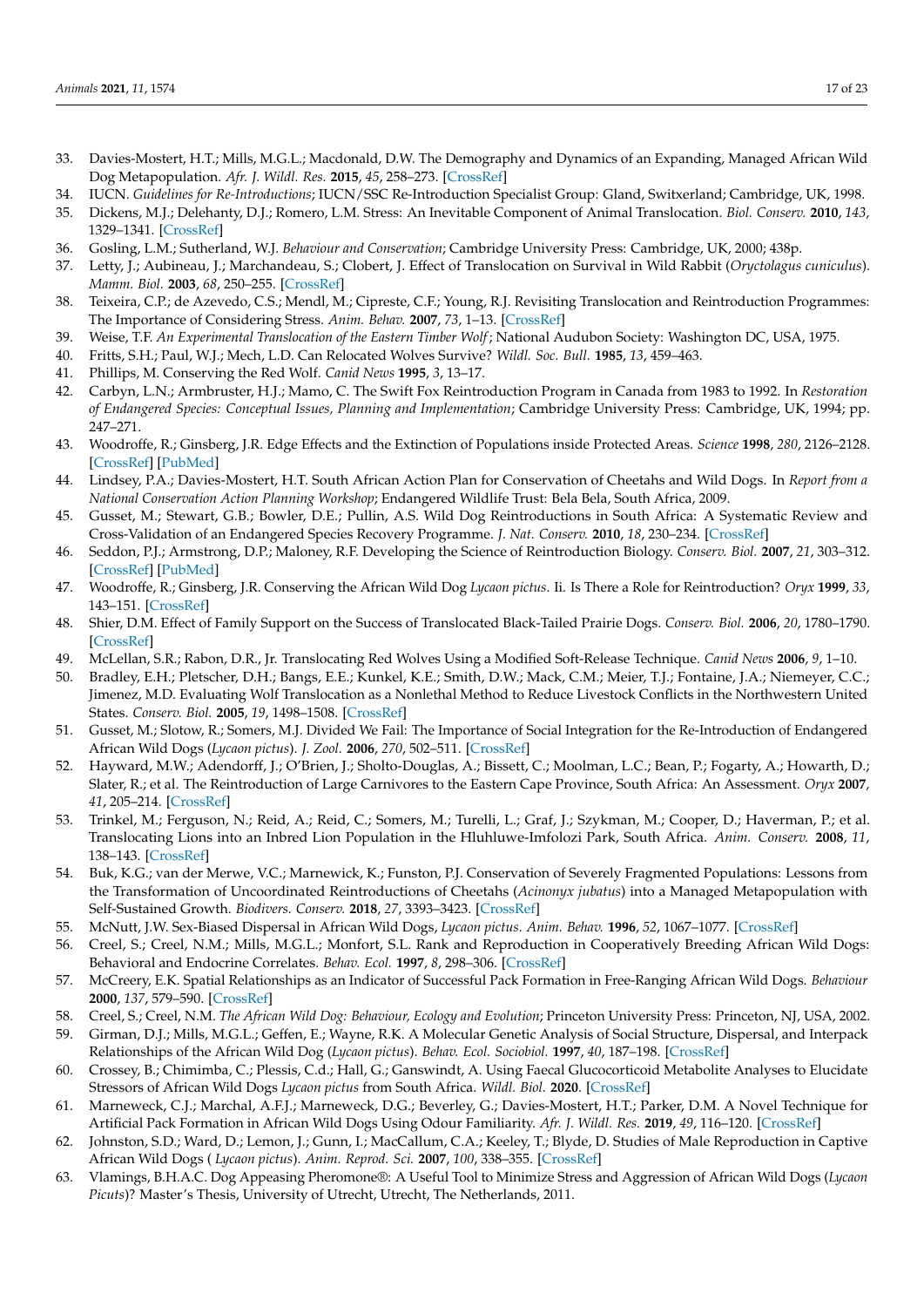- <span id="page-17-0"></span>64. Scheepers, J.L.; Venzke, K.A.E. Attempts to Re-Introduce African Wild Dogs *Lycaon pictus* into Entosha National Park, Namibia. *S. Afr. J. Wildl. Res.* **1995**, *25*, 138–140.
- <span id="page-17-1"></span>65. Creel, S.; Creel, N.M.; Munson, L.; Sanderlin, D.; Appel, M.J. Serosurvey for Selected Viral Diseases and Demography of African Wild Dogs in Tanzania. *J. Wildl. Dis.* **1997**, *33*, 823–832. [\[CrossRef\]](http://doi.org/10.7589/0090-3558-33.4.823)
- <span id="page-17-2"></span>66. von Engelhard, N.; Kappeler, P.M.; Heistermann, M. Androgen Levels and Female Social Dominance in Lemur Catta. *Proc. R. Soc. London Ser. B Biol. Sci.* **2000**, *267*, 1533–1539. [\[CrossRef\]](http://doi.org/10.1098/rspb.2000.1175)
- <span id="page-17-3"></span>67. Potgieter, K.R.; O'Riain, M.J.; Davies-Mostert, H.T. Behavioural Cues Can Be Used to Predict the Outcome of Artificial Pack Formation in African Wild Dogs (*Lycaon pictus*). *Afr. J. Wildl. Res.* **2015**, *45*, 215–222. [\[CrossRef\]](http://doi.org/10.3957/056.045.0215)
- <span id="page-17-4"></span>68. Kirschbaum, C.; Hellhammer, D.H. Salivary Cortisol in Psychoneuroendocrine Research: Recent Developments and Applications. *Psychoneuroendocrinology* **1994**, *19*, 313–333. [\[CrossRef\]](http://doi.org/10.1016/0306-4530(94)90013-2)
- <span id="page-17-5"></span>69. Dhabhar, F.S. Acute Stress Enhances While Chronic Stress Suppresses Skin Immunity: The Role of Stress Hormones and Leukocyte Trafficking. *Ann. N. Y. Acad. Sci.* **2000**, *917*, 876–893. [\[CrossRef\]](http://doi.org/10.1111/j.1749-6632.2000.tb05454.x) [\[PubMed\]](http://www.ncbi.nlm.nih.gov/pubmed/11268419)
- <span id="page-17-6"></span>70. Romero, L.M. Physiological Stress in Ecology: Lessons from Biomedical Research. *Trends Ecol. Evol.* **2004**, *19*, 249–255. [\[CrossRef\]](http://doi.org/10.1016/j.tree.2004.03.008) [\[PubMed\]](http://www.ncbi.nlm.nih.gov/pubmed/16701264)
- <span id="page-17-7"></span>71. Sapolsky, R.M.; Romero, L.M.; Munck, A.U. How Do Glucocorticoids Influence Stress Responses? Integrating Permissive, Suppressive, Stimulatory, and Preparative Actions. *Endocr. Rev.* **2000**, *21*, 55–89. [\[PubMed\]](http://www.ncbi.nlm.nih.gov/pubmed/10696570)
- <span id="page-17-8"></span>72. Sapolsky, R.M. *Stress, the Aging Brain, and the Mechanisms of Neuron Death, Stress, the Aging Brain, and the Mechanisms of Neuron Death*; The MIT Press: Cambridge, MA, USA, 1992.
- <span id="page-17-9"></span>73. Goymann, W.; East, M.L.; Hofer, H. Androgens and the Role of Female "Hyperaggressiveness" in Spotted Hyenas (*Crocuta crocuta*). *Horm. Behav.* **2001**, *39*, 83–92. [\[CrossRef\]](http://doi.org/10.1006/hbeh.2000.1634) [\[PubMed\]](http://www.ncbi.nlm.nih.gov/pubmed/11161886)
- <span id="page-17-10"></span>74. Dloniak, S.M.; French, J.A.; Holekamp, K.E. Rank-Related Maternal Effects of Androgens on Behaviour in Wild Spotted Hyaenas. *Nature* **2006**, *440*, 1190–1193. [\[CrossRef\]](http://doi.org/10.1038/nature04540)
- <span id="page-17-11"></span>75. Van den Berghe, F.; Paris, M.C.J.; Sarnyai, Z.; Briggs, M.B.; Millar, R.P.; Ganswindt, A.; Paris, D.B.B.P. Social Rank Does Not Affect Sperm Quality in Male African Wild Dogs (*Lycaon pictus*). *Reprod. Fertil. Dev.* **2019**, *31*, 875. [\[CrossRef\]](http://doi.org/10.1071/RD18205)
- <span id="page-17-12"></span>76. Sundqvist, C.; Lukola, A.; Valtonen, M. Relationship between Serum Testosterone Concentrations and Fertility in Male Mink (*Mustela vison*). *Reproduction* **1984**, *70*, 409–412. [\[CrossRef\]](http://doi.org/10.1530/jrf.0.0700409)
- 77. Kalantaridou, S.N.; Zoumakis, E.; Makrigiannakis, A.; Lavasidis, L.G.; Vrekoussis, T.; Chrousos, G.P. Corticotropin-Releasing Hormone, Stress and Human Reproduction: An Update. *J. Reprod. Immunol.* **2010**, *85*, 33–39. [\[CrossRef\]](http://doi.org/10.1016/j.jri.2010.02.005) [\[PubMed\]](http://www.ncbi.nlm.nih.gov/pubmed/20412987)
- 78. O'Neal, D.M.; Reichard, D.G.; Pavilis, K.; Ketterson, E.D. Experimentally-Elevated Testosterone, Female Parental Care, and Reproductive Success in a Songbird, the Dark-Eyed Junco (*Junco hyemalis*). *Horm. Behav.* **2008**, *54*, 571–578. [\[CrossRef\]](http://doi.org/10.1016/j.yhbeh.2008.05.017)
- <span id="page-17-13"></span>79. Torres-Calleja, J.; Gonzalez-Unzaga, M.; DeCelis-Carrillo, R.; Calzada-Sanchez, L.; Pedron, N. Effect of Androgenic Anabolic Steroids on Sperm Quality and Serum Hormone Levels in Adult Male Bodybuilders. *Life Sci.* **2001**, *68*, 1769–1774. [\[CrossRef\]](http://doi.org/10.1016/S0024-3205(01)00972-9)
- <span id="page-17-14"></span>80. Batson, W.G.; Gordon, I.J.; Fletcher, D.B.; Manning, A.D. The Effect of Pre-Release Captivity on Post-Release Performance in Reintroduced Eastern Bettongs Bettongia Gaimardi. *Oryx* **2016**, *50*, 664–673. [\[CrossRef\]](http://doi.org/10.1017/S0030605315000496)
- <span id="page-17-15"></span>81. Waters, S.S. Swift Fox Vulpes Velox Reintroductions: A Review of Release Protocols. *Int. Zoo Yearb.* **2010**, *44*, 173–182. [\[CrossRef\]](http://doi.org/10.1111/j.1748-1090.2009.00091.x)
- <span id="page-17-16"></span>82. Van der Weyde, L.K.; Martin, G.B.; Paris, M.C.J. Monitoring Stress in Captive and Free-Ranging African Wild Dogs (*Lycaon pictus* ) Using Faecal Glucocorticoid Metabolites. *Gen. Comp. Endocrinol.* **2015**, *226*, 50–55. [\[CrossRef\]](http://doi.org/10.1016/j.ygcen.2015.12.022) [\[PubMed\]](http://www.ncbi.nlm.nih.gov/pubmed/26723188)
- <span id="page-17-17"></span>83. Creel, S. Dominance, Aggression, and Glucorticoid Levels in Social Carnivores. *J. Mammal.* **2005**, *86*, 255–264. [\[CrossRef\]](http://doi.org/10.1644/BHE-002.1)
- <span id="page-17-18"></span>84. Monfort, S.L.; Wasser, S.K.; Mashburn, K.L.; Burke, M.; Brewer, B.A.; Creel, S.R. Steroid Metabolism and Validation of Noninvasive Endocrine Monitoring in the African Wild Dog (*Lycaon pictus*). *Zoo Biol.* **1997**, *16*, 533–548. [\[CrossRef\]](http://doi.org/10.1002/(SICI)1098-2361(1997)16:6<533::AID-ZOO6>3.0.CO;2-B)
- <span id="page-17-19"></span>85. Newell-Fugate, A.E.; Nöthling, J.O.; Bertschinger, H.J. Seasonal Changes in Steroid Hormone Profiles, Body Weight, Semen Quality, and the Reproductive Tract in Captive African Wild Dogs (*Lycaon pictus*) in South Africa. *Gen. Comp. Endocrinol.* **2012**, *178*, 272–281. [\[CrossRef\]](http://doi.org/10.1016/j.ygcen.2012.05.008)
- <span id="page-17-20"></span>86. Creel, S. Social Dominance and Stress Hormones. *Trends Ecol. Evol.* **2001**, *16*, 491–497. [\[CrossRef\]](http://doi.org/10.1016/S0169-5347(01)02227-3)
- <span id="page-17-21"></span>87. Franklin, A.D.; Waddell, W.T.; Behrns, S.; Goodrowe, K.L. Estrous Cyclicity and Reproductive Success Are Unaffected by Translocation for the Formation of New Reproductive Pairs in Captive Red Wolves (*Canis rufus*). *Zoo Biol.* **2020**, *39*, 230–238. [\[CrossRef\]](http://doi.org/10.1002/zoo.21551)
- <span id="page-17-22"></span>88. van Kesteren, F.; Sillero-Zubiri, C.; Millar, R.; Argaw, K.; Macdonald, D.W.; Paris, M. Sex, Stress and Social Status: Patterns in Fecal Testosterone and Glucocorticoid Metabolites in Male Ethiopian Wolves. *Gen. Comp. Endocrinol.* **2012**, *179*, 30–37. [\[CrossRef\]](http://doi.org/10.1016/j.ygcen.2012.07.016) [\[PubMed\]](http://www.ncbi.nlm.nih.gov/pubmed/22841807)
- 89. Barja, I.; Silván, G.; Illera, J.C. Relationships between Sex and Stress Hormone Levels in Feces and Marking Behavior in a Wild Population of Iberian Wolves (*Canis lupus signatus*). *J. Chem. Ecol.* **2008**, *34*, 697–701. [\[CrossRef\]](http://doi.org/10.1007/s10886-008-9460-0) [\[PubMed\]](http://www.ncbi.nlm.nih.gov/pubmed/18392658)
- <span id="page-17-23"></span>90. Kreeger, T.J.; Seal, U.S.; Plotka, E.D. Influence of Hypothalamic-Pituitary-Adrenocortical Hormones on Reproductive Hormones in Gray Wolves (*Canis lupus*). *J. Exp. Zool.* **1992**, *264*, 32–41. [\[CrossRef\]](http://doi.org/10.1002/jez.1402640106)
- <span id="page-17-24"></span>91. Yordy, J.; Mossotti, R.H. Kinship, Maternal Effects, and Management: Juvenile Mortality and Survival in Captive African Painted Dogs, *Lycaon pictus*. *Zoo Biol.* **2016**, *35*, 367–377. [\[CrossRef\]](http://doi.org/10.1002/zoo.21306)
- <span id="page-17-25"></span>92. Williamson, S.R. *North American Regional Studbook: African Wild Dog (Lycaon pictus)*; Chicago Zoological Society, Brookfield Zoo: Chicago, IL, USA, 2013.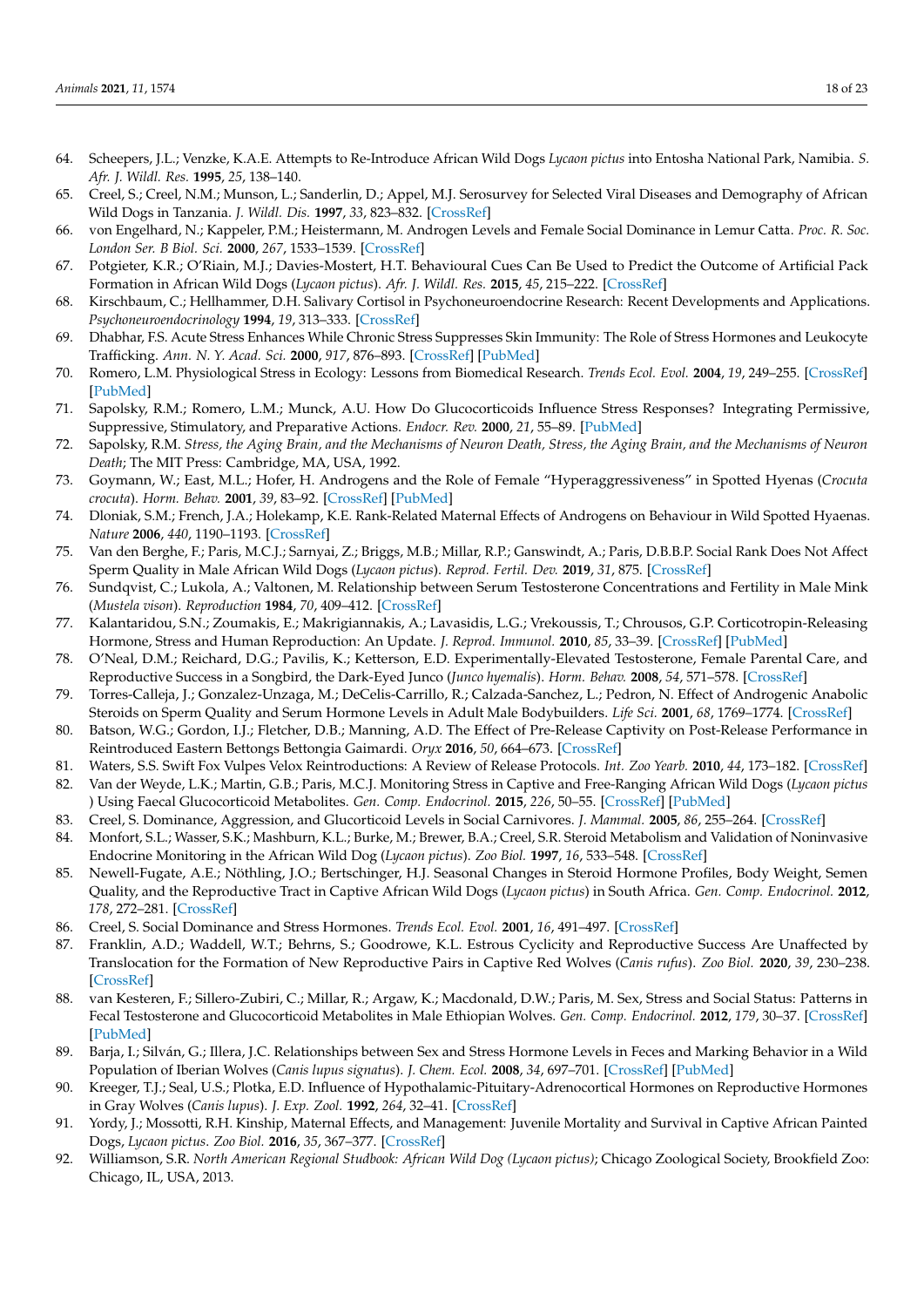- <span id="page-18-0"></span>93. Frantzen, M.A.J.; Ferguson, J.W.H.; de Villiers, M.S. The Conservation Role of Captive African Wild Dogs (*Lycaon pictus*). *Biol. Conserv.* **2001**, *100*, 253–260. [\[CrossRef\]](http://doi.org/10.1016/S0006-3207(01)00046-5)
- <span id="page-18-1"></span>94. Wayne, R.K.; Geffen, E.; Girman, D.J.; Koepfli, K.P.; Lau, L.M.; Marshall, C.R. Molecular Systematics of the Canidae. *Syst. Biol.* **1997**, *46*, 622–653. [\[CrossRef\]](http://doi.org/10.1093/sysbio/46.4.622)
- <span id="page-18-2"></span>95. Troisi, A.; D'Amato, F.R. Mechanisms of Primate Infant Abuse: The Maternal Anxiety Hypothesis. In *Infanticide Parent. Care*; Routledge: London, UK, 1994; pp. 199–210.
- 96. Maestripieri, D.; Carroll, K.A. Behavioral and Environmental Correlates of Infant Abuse in Group-Living Pigtail Macaques. *Infant Behav. Dev.* **1998**, *21*, 603–612. [\[CrossRef\]](http://doi.org/10.1016/S0163-6383(98)90032-7)
- 97. Maestripieri, D.; Carroll, K.A. Child Abuse and Neglect: Usefulness of the Animal Data. *Psychol. Bull.* **1998**, *123*, 211. [\[CrossRef\]](http://doi.org/10.1037/0033-2909.123.3.211) [\[PubMed\]](http://www.ncbi.nlm.nih.gov/pubmed/9602555)
- <span id="page-18-3"></span>98. Saltzman, W.; Abbott, D.H. Effects of Elevated Circulating Cortisol Concentrations on Maternal Behavior in Common Marmoset Monkeys (*Callithrix jacchus* ). *Psychoneuroendocrinology* **2009**, *34*, 1222–1234. [\[CrossRef\]](http://doi.org/10.1016/j.psyneuen.2009.03.012) [\[PubMed\]](http://www.ncbi.nlm.nih.gov/pubmed/19362777)
- <span id="page-18-4"></span>99. Lovejoy, M.C.; Graczyk, P.A.; O'Hare, E.; Neuman, G. Maternal Depression and Parenting Behavior: A Meta-Analytic Review. *Clin. Psychol. Rev.* **2000**, *20*, 561–592. [\[CrossRef\]](http://doi.org/10.1016/S0272-7358(98)00100-7)
- <span id="page-18-5"></span>100. Windham, A.M.; Rosenberg, L.; Fuddy, L.; McFarlane, E.; Sia, C.; Duggan, A.K. Risk of Mother-Reported Child Abuse in the First 3 Years of Life. *Child Abus. Negl.* **2004**, *28*, 645–667. [\[CrossRef\]](http://doi.org/10.1016/j.chiabu.2004.01.003)
- <span id="page-18-6"></span>101. McCanne, T.R.; Hagstrom, A.H. Physiological Hyperreactivity to Stressors in Physical Child Abusers and Individuals at Risk for Being Physically Abusive. *Aggress. Violent Behav.* **1996**, *1*, 345–358. [\[CrossRef\]](http://doi.org/10.1016/S1359-1789(96)00004-3)
- <span id="page-18-7"></span>102. Bos, P.A.; Hechler, C.; Beijers, R.; Shinohara, K.; Esposito, G.; de Weerth, C. Prenatal and Postnatal Cortisol and Testosterone Are Related to Parental Caregiving Quality in Fathers, but Not in Mothers. *Psychoneuroendocrinology* **2018**, *97*, 94–103. [\[CrossRef\]](http://doi.org/10.1016/j.psyneuen.2018.07.013)
- <span id="page-18-8"></span>103. Ben-Eliyahu, S.; Shakhar, G.; Page, G.G.; Stefanski, V.; Shakhar, K. Suppression of Nk Cell Activity and of Resistance to Metastasis by Stress: A Role for Adrenal Catecholamines and B-Adrenoceptors. *Neuroimmunomodulation* **2000**, *8*, 154–164. [\[CrossRef\]](http://doi.org/10.1159/000054276)
- <span id="page-18-9"></span>104. Quan, N.; Avitsur, R.; Stark, J.L.; He, L.; Shah, M.; Caligiuri, M.; Padgett, D.A.; Marucha, P.T.; Sheridan, J.F. Social Stress Increases the Susceptibility to Endotoxic Shock. *J. Neuroimmunol.* **2001**, *115*, 36–45. [\[CrossRef\]](http://doi.org/10.1016/S0165-5728(01)00273-9)
- <span id="page-18-10"></span>105. Sergestrom, S.C.; Miller, G.E. Psychological Stress and the Human Immune System: Meta-Analytic Study of 30 Years of Inquiry. *Psychol. Bull.* **2004**, *130*, 601–630. [\[CrossRef\]](http://doi.org/10.1037/0033-2909.130.4.601)
- <span id="page-18-11"></span>106. Cohen, S.; Tyrrell, D.A.J.; Smith, A.P. Psychological Stress and Susceptibility to the Common Cold. *N. Engl. J. Med.* **1991**, *325*, 606–612. [\[CrossRef\]](http://doi.org/10.1056/NEJM199108293250903) [\[PubMed\]](http://www.ncbi.nlm.nih.gov/pubmed/1713648)
- <span id="page-18-12"></span>107. Chao, C.C.; Peterson, P.K.; Filice, G.A.; Pomeroy, C.; Sharp, B.M. Effects of Immobilization Stress on the Pathogenesis of Acute Murine Toxoplasmosis. *Brain Behav. Immun.* **1990**, *4*, 162–169. [\[CrossRef\]](http://doi.org/10.1016/0889-1591(90)90018-L)
- <span id="page-18-13"></span>108. Marucha, P.T.; Kiecolt-Glaser, J.K.; Favagehi, M. Mucosal Wound Healing Is Impaired by Examination Stress. *Psychosom. Med.* **1998**, *60*, 362–365. [\[CrossRef\]](http://doi.org/10.1097/00006842-199805000-00025)
- <span id="page-18-14"></span>109. Glaser, R.; Kiecolt-Glaser, J.K.; Bonneau, R.H.; Malarkey, W.; Kennedy, S.; Hughes, J. Stress-Induced Modulation of the Immune Response to Recombinant Hepatitis B Vaccine. *Psychosom. Med.* **1992**, *54*, 22–29. [\[CrossRef\]](http://doi.org/10.1097/00006842-199201000-00005) [\[PubMed\]](http://www.ncbi.nlm.nih.gov/pubmed/1553399)
- 110. Kiecolt-Glaser, J.K.; Glaser, R.; Gravenstein, S.; Malarkey, W.B.; Sheridan, J. Chronic Stress Alters the Immune Response to Influenza Virus Vaccine in Older Adults. *Proc. Natl. Acad. Sci. USA* **1996**, *93*, 3043–3047. [\[CrossRef\]](http://doi.org/10.1073/pnas.93.7.3043)
- <span id="page-18-15"></span>111. Stammen, R.L.; Cohen, J.K.; Meeker, T.L.; Crane, M.M.; Amara, R.R.; Hicks, S.L.; Meyer, J.S.; Ethun, K.F. Effect of Chronic Social Stress on Prenatal Transfer of Antitetanus Immunity in Captive Breeding Rhesus Macaques (*Macaca mulatta*). *J. Am. Assoc. Lab. Anim. Sci.* **2018**, *57*, 357–367. [\[CrossRef\]](http://doi.org/10.30802/AALAS-JAALAS-17-000102)
- <span id="page-18-16"></span>112. Takahashi, A.; Flanigan, M.E.; McEwen, B.S.; Russo, S.J. Aggression, Social Stress, and the Immune System in Humans and Animal Models. *Front. Behav. Neurosci.* **2018**, *12*, 56. [\[CrossRef\]](http://doi.org/10.3389/fnbeh.2018.00056)
- <span id="page-18-17"></span>113. Wingfield, J.C.; Ramenofsky, M. *Hormones and the Behavioural Ecology of Stress*; Baum, P.H.M., Ed.; CRC Press: Boca Raton, FL, USA, 1999.
- <span id="page-18-18"></span>114. Kiecolt-Glaser, J.K.; Loving, T.J.; Stowell, J.R.; Malarkey, W.B.; Lemeshow, S.; Dickinson, S.L.; Glaser, R. Hostile Marital Interactions, Proinflammatory Cytokine Production, and Wound Healing. *Arch. Gen. Psychiatry* **2005**, *62*, 1377–1384. [\[CrossRef\]](http://doi.org/10.1001/archpsyc.62.12.1377)
- 115. Coccaro, E.F.; Lee, R.; Coussons-Read, M. Elevated Plasma Inflammatory Markers in Individuals with Intermittent Explosive Disorder and Correlation with Aggression in Humans. *JAMA Psychiatry* **2014**, *71*, 158–165. [\[CrossRef\]](http://doi.org/10.1001/jamapsychiatry.2013.3297)
- <span id="page-18-19"></span>116. Das, S.; Deuri, S.K.; Sarmah, A.; Pathak, K.; Baruah, A.; Sengupta, S.; Mehta, S.; Avinash, P.R.; Kalita, K.N.; Hazarika, J. Aggression as an Independent Entity Even in Psychosis-the Role of Inflammatory Cytokines. *J. Neuroimmunol.* **2016**, *292*, 45–51. [\[CrossRef\]](http://doi.org/10.1016/j.jneuroim.2016.01.012)
- <span id="page-18-20"></span>117. Almberg, E.S.; Mech, L.D.; Smith, D.W.; Sheldon, J.W.; Crabtree, R.L. A Serological Survey of Infectious Disease in Yellowstone National Park's Canid Community. *PLoS ONE* **2009**, *4*, e7042. [\[CrossRef\]](http://doi.org/10.1371/journal.pone.0007042) [\[PubMed\]](http://www.ncbi.nlm.nih.gov/pubmed/19756151)
- <span id="page-18-21"></span>118. Fuller, T.K.; Kat, P.W.; Bulger, J.B.; Maddock, A.H.; Ginsberg, J.R.; Burrows, R.; Mcnutt, J.W.; Mills, M.G.L. Population Dynamics of African Wild Dogs. In *Wildlife 2001: Populations*; McCullough, D.R., Barrett, R.H., Eds.; Springer: Dordrecht, The Netherlands, 1992; pp. 1125–1139.
- <span id="page-18-22"></span>119. Flacke, G.; Becker, P.; Cooper, D.; Gunther, M.S.; Robertson, I.; Holyoake, C.; Donaldson, R.; Warren, K. An Infectious Disease and Mortality Survey in a Population of Free-Ranging African Wild Dogs and Sympatric Domestic Dogs. *Int. J. Biodivers.* **2013**, *2013*, 1–9. [\[CrossRef\]](http://doi.org/10.1155/2013/497623)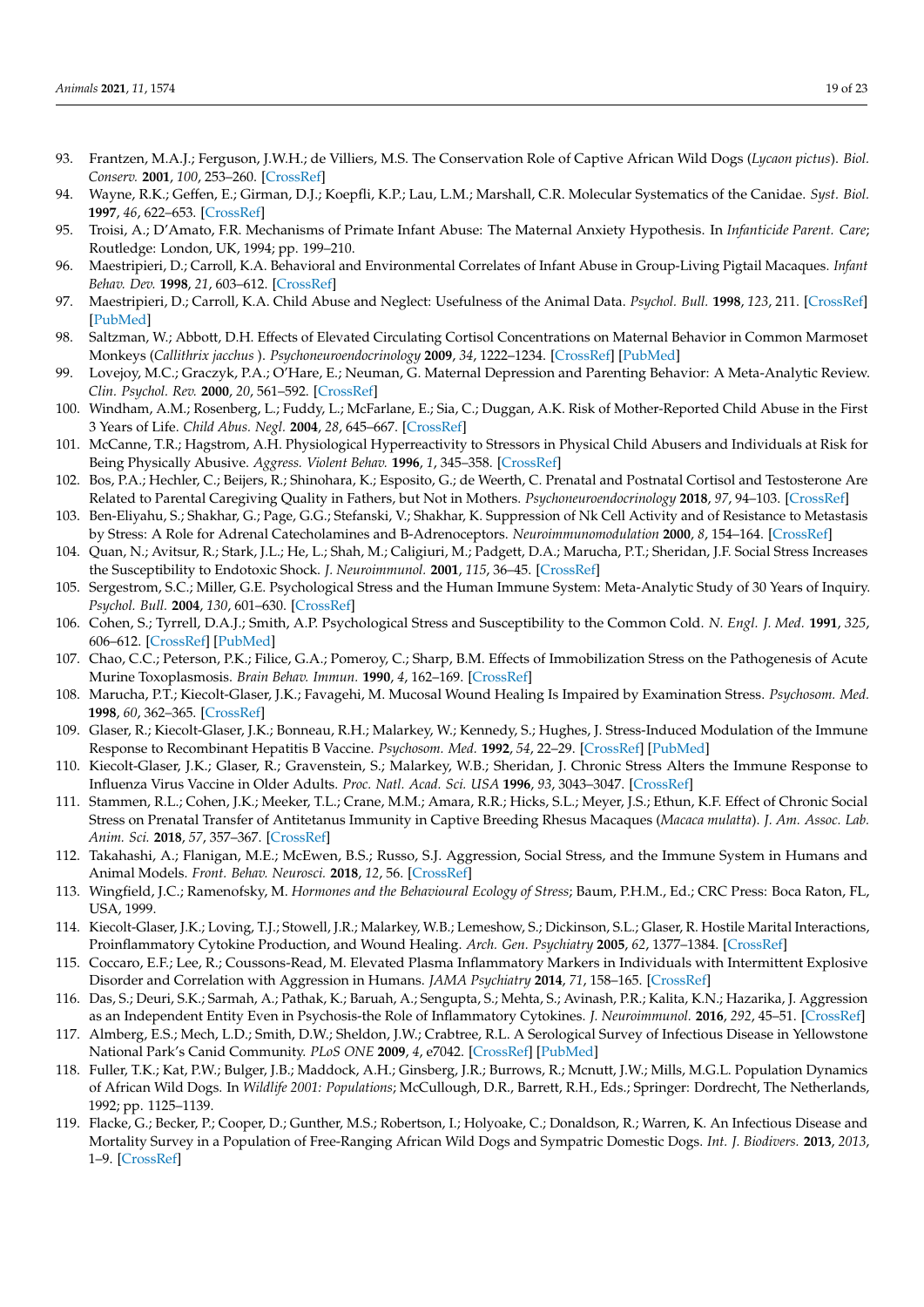- <span id="page-19-0"></span>120. Goller, K.V.; Fyumagwa, R.D.; Nikolin, V.; East, M.L.; Kilewo, M.; Speck, S.; Müller, T.; Matzke, M.; Wibbelt, G. Fatal Canine Distemper Infection in a Pack of African Wild Dogs in the Serengeti Ecosystem, Tanzania. *Vet. Microbiol.* **2010**, *146*, 245–252. [\[CrossRef\]](http://doi.org/10.1016/j.vetmic.2010.05.018) [\[PubMed\]](http://www.ncbi.nlm.nih.gov/pubmed/20684868)
- <span id="page-19-1"></span>121. Alexander, K.A.; McNutt, J.W.; Briggs, M.B.; Standers, P.E.; Funston, P.; Hemson, G.; Keet, D.; van Vuuren, M.J. Multi-Host Pathogens and Carnivore Management in Sourthern Africa. *Comp. Immunol. Microbiol. Infect. Dis.* **2010**, *33*, 249–265. [\[CrossRef\]](http://doi.org/10.1016/j.cimid.2008.10.005)
- <span id="page-19-2"></span>122. Gordon, C.H.; Banyard, A.C.; Hussein, A.; Laurenson, M.K.; Malcolm, J.R.; Marino, J.; Regassa, F.; Stewart, A.E.; Fooks, A.R.; Sillero-Zubiri, C. Canine Distemper in Endangered Ethiopian Wolves. *Emerg. Infect. Dis.* **2015**, *21*, 824. [\[CrossRef\]](http://doi.org/10.3201/eid2105.141920)
- <span id="page-19-3"></span>123. Almberg, E.S.; Cross, P.C.; Mech, L.D.; Smith, D.W.; Sheldon, J.W.; Crabtree, R.L. Infectious Diseases in Yellowstone's Canid Community. *Yelllowstone Sc.* **2011**, *19*, 16–24.
- <span id="page-19-4"></span>124. Gasgoyne, S.C.; Laurenson, M.K.; Lelo, S.; Borner, M. Rabies in African Wild Dogs (*Lycaon pictus*) in the Serengeti Region, Tanzania. *J. Wild. Dis.* **1993**, *29*, 396–402. [\[CrossRef\]](http://doi.org/10.7589/0090-3558-29.3.396) [\[PubMed\]](http://www.ncbi.nlm.nih.gov/pubmed/8355341)
- <span id="page-19-8"></span>125. Kat, P.W.; Alexander, K.A.; Smith, J.S.; Munson, L. Rabies and African Wild Dogs in Kenya. *Proc. R. Soc. B* **1995**, *262*, 229–233.
- <span id="page-19-5"></span>126. Hofmeyr, M.; Hofmeyr, D.; Nel, L.; Bingham, J. A Second Outbreak of Rabies in African Wild Dogs (*Lycaon pictus*) in Madikwe Game Reserve, South Africa, Demonstrating the Efficacy of Vaccination against Natural Rabies Challenge. *Anim. Conserv.* **2004**, *7*, 193–198. [\[CrossRef\]](http://doi.org/10.1017/S1367943004001234)
- <span id="page-19-6"></span>127. Randall, D.A.; Marino, J.; Haydon, D.T.; Sillero-Zubiri, C.; Knobel, D.L.; Tallents, L.A.; Macdonald, D.W.; Laurenson, M.K. An Integrated Disease Management Strategy for the Control of Rabies in Ethiopian Wolves. *Biol. Conserv.* **2006**, *131*, 151–162. [\[CrossRef\]](http://doi.org/10.1016/j.biocon.2006.04.004)
- 128. Randall, D.A.; Williams, S.D.; Kuzmin, I.V.; Rupprecht, C.E.; Tallents, L.A.; Tefera, Z.; Argaw, K.; Shiferaw, F.; Knobel, D.L.; Sillero-Zubiri, C. Rabies in Endangered Ethiopian Wolves. *Emerg. Infect. Dis.* **2004**, *10*, 2214. [\[CrossRef\]](http://doi.org/10.3201/eid1012.040080)
- 129. Sillero-Zubiric, C.; King, A.A.; Macdonald, D.W. Rabies and Mortality in Ethopian Wolves (*Canis simensis*). *J. Wildl. Dis.* **1996**, *32*, 80–86. [\[CrossRef\]](http://doi.org/10.7589/0090-3558-32.1.80)
- 130. Haydon, D.T.; Laurenson, M.K.; Sillero-Zubiri, C. Integrating Epidemiology into Population Viability Analysis: Managing the Risk Posed by Rabies and Canine Distemper to the Ethiopian Wolf. *Conserv. Biol.* **2002**, *16*, 1372–1385. [\[CrossRef\]](http://doi.org/10.1046/j.1523-1739.2002.00559.x)
- <span id="page-19-7"></span>131. Marino, J.; Sillero-Zubiri, C.; Gottelli, D.; Johnson, P.J.; Macdonald, D.W. The Fall and Rise of E Thiopian Wolves: Lessons for Conservation of Long-Lived, Social Predators. *Anim. Conserv.* **2013**, *16*, 621–632. [\[CrossRef\]](http://doi.org/10.1111/acv.12036)
- <span id="page-19-9"></span>132. Woodroffe, R. Assessing the Risks of Intervention: Immobilization, Radio-Collaring and Vaccination of African Wild Dogs. *Oryx* **2001**, *35*, 234–244. [\[CrossRef\]](http://doi.org/10.1046/j.1365-3008.2001.00186.x)
- 133. Burrows, R.; Hofer, H.; East, M.L. Demography, Extinction and Intervention in a Small Population: The Case of the Serengeti Wild Dogs. *Proc. R. Soc. London Ser. B Biol. Sci.* **1994**, *256*, 281–292.
- 134. Burrows, R. Rabies in Wild Dogs. *Nature* **1992**, *359*, 277. [\[CrossRef\]](http://doi.org/10.1038/359277a0) [\[PubMed\]](http://www.ncbi.nlm.nih.gov/pubmed/1406930)
- <span id="page-19-10"></span>135. Gascoyne, S.C.; King, A.A.; Laurenson, M.K.; Borner, M.; Schildger, B.; Barrat, J. Aspects of Rabies Infection and Control in the Conservation of the African Wild Dog (*Lycaon pictus*) in the Serengeti Region, Tanzania. *Onderstepoort J. Vet. Res.* **1993**, *60*, 415–420.
- <span id="page-19-11"></span>136. D'Onise, K.; Hazel, S.; Caraguel, C. Mandatory Desexing of Dogs: One Step in the Right Direction to Reduce the Risk of Dog Bite? A Systematic Review. *Inj. Prev.* **2017**, *23*, 212–218. [\[CrossRef\]](http://doi.org/10.1136/injuryprev-2016-042141) [\[PubMed\]](http://www.ncbi.nlm.nih.gov/pubmed/28130398)
- <span id="page-19-12"></span>137. Takeuchi, Y.; Houpt, K.A.; Scarlett, J.M. Evaluation of Treatments for Separation Anxiety in Dogs. *J. Am. Vet. Med. Assoc.* **2000**, *217*, 342–345. [\[CrossRef\]](http://doi.org/10.2460/javma.2000.217.342) [\[PubMed\]](http://www.ncbi.nlm.nih.gov/pubmed/10935036)
- <span id="page-19-13"></span>138. Dodman, N.H.; Donnelly, R.; Shuster, L.; Mertens, P.; Rand, W.; Miczek, K. Use of Fluoxetine to Treat Dominance Aggression in Dogs. *J. Am. Vet. Med. Assoc.* **1996**, *209*, 1585–1587. [\[PubMed\]](http://www.ncbi.nlm.nih.gov/pubmed/8899022)
- <span id="page-19-14"></span>139. Simpson, B.S.; Papich, M.G. Pharmacologic Management in Veterinary Behavioral Medicine. *Vet. Clin. N. Am. Small Anim. Pract.* **2003**, *33*, 365–404. [\[CrossRef\]](http://doi.org/10.1016/S0195-5616(02)00130-4)
- <span id="page-19-15"></span>140. Ciribassi, J.J.; Ballantyne, K. Using Clonidine and Trazodone for Anxiety-Based Behavior Disorders in Dogs. *Vet. Med.* **2014**, *109*, 131.
- <span id="page-19-16"></span>141. Gilbert-Gregory, S.E.; Stull, J.W.; Rice, M.R.; Herron, M.E. Effects of Trazodone on Behavioral Signs of Stress in Hospitalized Dogs. *J. Am. Vet. Med. Assoc.* **2016**, *249*, 1281–1291. [\[CrossRef\]](http://doi.org/10.2460/javma.249.11.1281) [\[PubMed\]](http://www.ncbi.nlm.nih.gov/pubmed/27875082)
- <span id="page-19-17"></span>142. Ortega, A.C.; Dwinnell, S.P.; Lasharr, T.N.; Jakopak, R.P.; Denryter, K.; Huggler, K.S.; Hayes, M.M.; Aikens, E.O.; Verzuh, T.L.; May, A.B.; et al. Effectiveness of Partial Sedation to Reduce Stress in Captured Mule Deer. *J. Wildl. Manag.* **2020**, *84*, 1445–1456. [\[CrossRef\]](http://doi.org/10.1002/jwmg.21929)
- <span id="page-19-18"></span>143. Jeong, D.-H.; Yang, J.-J.; Yeon, S.-C. Fluoxetine Therapy to Decrease Stereotypic Behavior in the Asiatic Black Bear (Ursus Thibetanus). *J. Zoo Wildl. Med.* **2019**, *50*, 718. [\[CrossRef\]](http://doi.org/10.1638/2017-0160)
- <span id="page-19-19"></span>144. Yalcin, E.; Aytug, N. Use of Fluoxetine to Treat Stereotypical Pacing Behavior in a Brown Bear (*Ursus arctos*). *J. Vet. Behav.* **2007**, *2*, 73–76. [\[CrossRef\]](http://doi.org/10.1016/j.jveb.2007.04.001)
- <span id="page-19-20"></span>145. Uchida, Y.; Dodman, N.H.; DeGhetto, D. Animal Behavior Case of the Month. A Captive Bear Was Observed to Exhibit Signs of Separation Anxiety, Decreased Fear of Human Beings, and Stereotypical Activity. *J. Am. Vet. Med. Assoc.* **1998**, *212*, 354–355. [\[PubMed\]](http://www.ncbi.nlm.nih.gov/pubmed/9470041)
- <span id="page-19-21"></span>146. Poulsen, E.M.B.; Honeyman, V.; Valentine, P.A.; Teskey, G.C. Use of Fluoxetine for the Treatment of Stereotypical Pacing Behavior in a Captive Polar Bear. *J. Am. Vet. Med. Assoc.* **1996**, *209*, 1470–1474.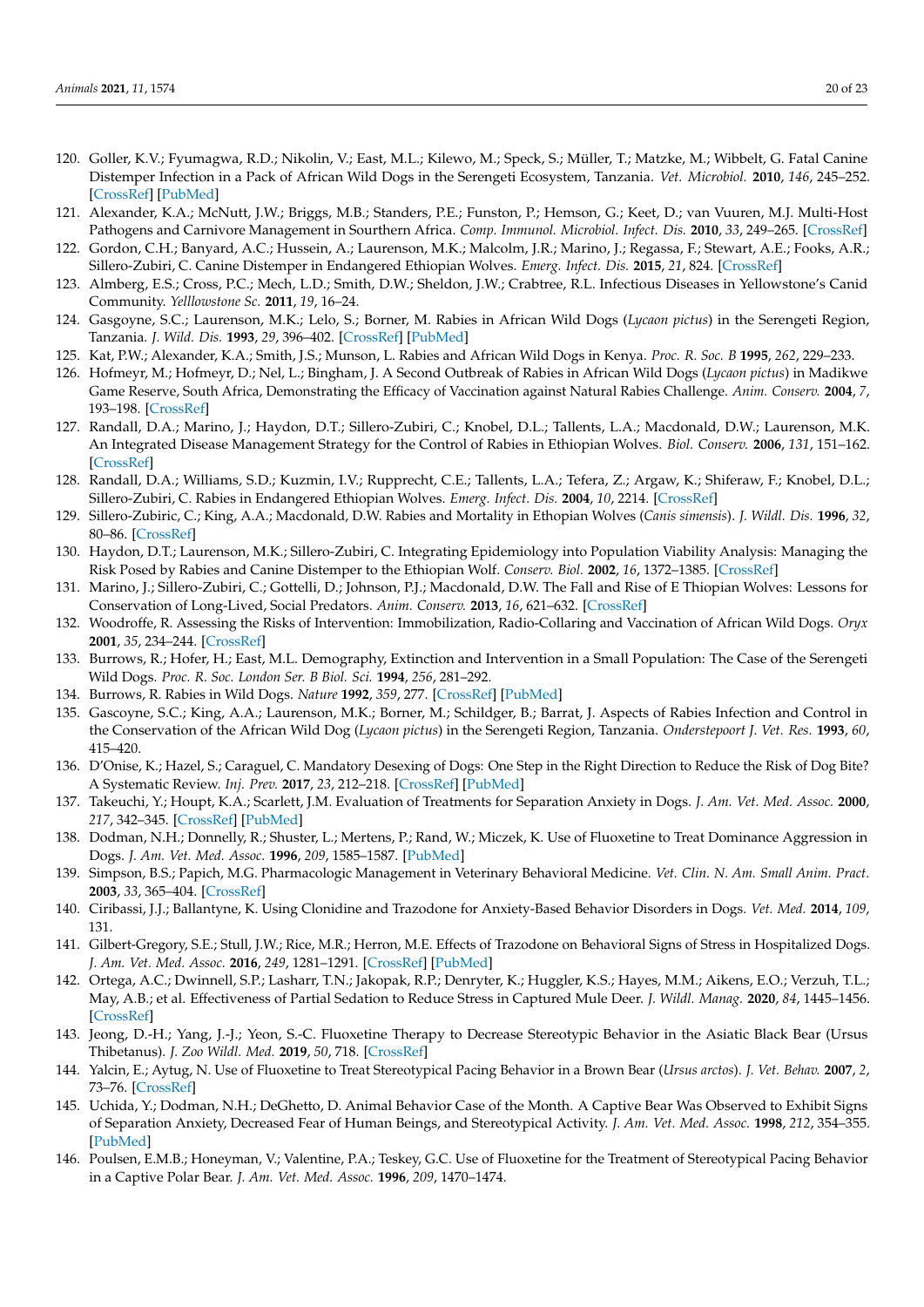- <span id="page-20-0"></span>147. Baker, D.G. Combination Therapy for Footpad Lesions in a Captive Bengal Tiger (Panthera Tigris Tigris). *J. Zoo Wildl. Med.* **2002**, *33*, 389–391.
- <span id="page-20-1"></span>148. Olds, J.E. Use of Oral Fluoxetine for the Treatment of Abnormal Aggression in Two Red-Necked Wallabies (Macropus Rufogriseus). *J. Zoo Wildl. Med.* **2017**, *48*, 922–924. [\[CrossRef\]](http://doi.org/10.1638/2016-0023.1)
- <span id="page-20-2"></span>149. Rosado, B.; García-Belenguer, S.; León, M.; Chacón, G.; Villegas, A.; Palacio, J. Effect of Fluoxetine on Blood Concentrations of Serotonin, Cortisol and Dehydroepiandrosterone in Canine Aggression. *J. Vet. Pharmacol. Ther.* **2011**, *34*, 430–436. [\[CrossRef\]](http://doi.org/10.1111/j.1365-2885.2010.01254.x)
- <span id="page-20-3"></span>150. Hueletl-Soto, M.E.; Carro-Juárez, M.; Rodríguez-Manzo, G. Fluoxetine Chronic Treatment Inhibits Male Rat Sexual Behavior by Affecting Both Copulatory Behavior and the Genital Motor Pattern of Ejaculation. *J. Sex. Med.* **2012**, *9*, 1015–1026. [\[CrossRef\]](http://doi.org/10.1111/j.1743-6109.2011.02339.x)
- <span id="page-20-4"></span>151. Karlson, P.; Lüsche, M. 'Pheromones': A New Term for a Class of Biologically Active Substances. *Nature* **1959**, *183*, 55–56. [\[CrossRef\]](http://doi.org/10.1038/183055a0)
- <span id="page-20-5"></span>152. Wyatt, T.D. Pheromones. *Curr. Biol.* **2017**, *27*, R739–R743. [\[CrossRef\]](http://doi.org/10.1016/j.cub.2017.06.039)
- <span id="page-20-6"></span>153. Liberles, S.D. Mammalian Pheromones. *Annu. Rev. Physiol.* **2014**, *76*, 151–175. [\[CrossRef\]](http://doi.org/10.1146/annurev-physiol-021113-170334) [\[PubMed\]](http://www.ncbi.nlm.nih.gov/pubmed/23988175)
- <span id="page-20-7"></span>154. Tirindelli, R.; Dibattista, M.; Pifferi, S.; Menini, A. From Pheromones to Behavior. *Physiol. Rev.* **2009**, *89*, 921–956. [\[CrossRef\]](http://doi.org/10.1152/physrev.00037.2008)
- <span id="page-20-8"></span>155. Wang, Z.; Sindreu, C.B.; Li, V.; Nudelman, A.; Chan, G.C.K.; Storm, D.R. Pheromone Detection in Male Mice Depends on Signaling through the Type 3 Adenylyl Cyclase in the Main Olfactory Epithelium. *J. Neurosci.* **2006**, *26*, 7375–7379. [\[CrossRef\]](http://doi.org/10.1523/JNEUROSCI.1967-06.2006) [\[PubMed\]](http://www.ncbi.nlm.nih.gov/pubmed/16837584)
- <span id="page-20-9"></span>156. Spehr, M.; Kelliher, K.R.; Li, X.; Boehm, T.; Leinders-Zufall, T.; Zufall, F. Essential Role of the Main Olfactory System in Social Recognition of Major Histocompatibility Complex Peptide Ligands. *J. Neurosci.* **2006**, *26*, 1961–1970. [\[CrossRef\]](http://doi.org/10.1523/JNEUROSCI.4939-05.2006) [\[PubMed\]](http://www.ncbi.nlm.nih.gov/pubmed/16481428)
- <span id="page-20-10"></span>157. Meisami, E.; Bhatnagar, K.P. Structure and Diversity in Mammalian Accessory Olfactory Bulb. *Microsc. Res. Tech.* **1998**, *43*, 476–499. [\[CrossRef\]](http://doi.org/10.1002/(SICI)1097-0029(19981215)43:6<476::AID-JEMT2>3.0.CO;2-V)
- <span id="page-20-11"></span>158. Mombaerts, P.; Wang, F.; Dulac, C.; Chao, S.K.; Nemes, A.; Mendelsohn, M.; Edmondson, J.; Axel, R. Visualizing an Olfactory Sensory Map. *Cell* **1996**, *87*, 675–686. [\[CrossRef\]](http://doi.org/10.1016/S0092-8674(00)81387-2)
- 159. Ressler, K.J.; Sullivan, S.L.; Buck, L.B. A Zonal Organization of Odorant Receptor Gene Expression in the Olfactory Epithelium. *Cell* **1993**, *73*, 597–609. [\[CrossRef\]](http://doi.org/10.1016/0092-8674(93)90145-G)
- <span id="page-20-12"></span>160. Vassar, R.; Ngai, J.; Axel, R. Spatial Segregation of Odorant Receptor Expression in the Mammalian Olfactory Epithelium. *Cell* **1993**, *74*, 309–318. [\[CrossRef\]](http://doi.org/10.1016/0092-8674(93)90422-M)
- <span id="page-20-13"></span>161. Ennis, M.; Hamilton, K.A.; Hayar, A. *Neurochemistry of the Main Olfactory System*; Springer: Boston, MA, USA, 2007; pp. 137–204.
- <span id="page-20-14"></span>162. Døving, K.B.; Trotier, D. Structure and Function of the Vomeronasal Organ. *J. Exp. Biol.* **1998**, *201*, 2913–2925. [\[CrossRef\]](http://doi.org/10.1242/jeb.201.21.2913) [\[PubMed\]](http://www.ncbi.nlm.nih.gov/pubmed/9866877)
- <span id="page-20-15"></span>163. Meredith, M. Chronic Recording of Vomeronasal Pump Activation in Awake Behaving Hamsters. *Physiol. Behav.* **1994**, *56*, 345–354. [\[CrossRef\]](http://doi.org/10.1016/0031-9384(94)90205-4)
- 164. Meredith, M.; Marques, D.M.; O'connell, R.O.; Stern, F.L. Vomeronasal Pump: Significance for Male Hamster Sexual Behavior. *Science* **1980**, *207*, 1224–1226. [\[CrossRef\]](http://doi.org/10.1126/science.7355286)
- 165. Meredith, M.; O'connell, R.J. Efferent Control of Stimulus Access to the Hamster Vomeronasal Organ. *J. Physiol.* **1979**, *286*, 301–316. [\[CrossRef\]](http://doi.org/10.1113/jphysiol.1979.sp012620) [\[PubMed\]](http://www.ncbi.nlm.nih.gov/pubmed/439028)
- <span id="page-20-16"></span>166. Salazar, I.; Sánchez-Quinteiro, P.; Alemañ, N.; Prieto, D. Anatomical, Immnunohistochemical and Physiological Characteristics of the Vomeronasal Vessels in Cows and Their Possible Role in Vomeronasal Reception. *J. Anat.* **2008**, *212*, 686–696. [\[CrossRef\]](http://doi.org/10.1111/j.1469-7580.2008.00889.x)
- <span id="page-20-17"></span>167. Zancanaro, C.; Caretta, C.M.; Bolner, A.; Sbarbati, A.; Nordera, G.P.; Osculati, F. Biogenic Amines in the Vomeronasal Organ. *Chem. Senses* **1997**, *22*, 439–445. [\[CrossRef\]](http://doi.org/10.1093/chemse/22.4.439)
- <span id="page-20-18"></span>168. Spehr, M.; Hatt, H.; Wetzel, C.H. Arachidonic Acid Plays a Role in Rat Vomeronasal Signal Transduction. *J. Neurosci.* **2002**, *22*, 8429–8437. [\[CrossRef\]](http://doi.org/10.1523/JNEUROSCI.22-19-08429.2002)
- <span id="page-20-19"></span>169. Taniguchi, M.; Wang, D.; Halpern, M. Chemosensitive Conductance and Inositol 1, 4, 5-Trisphosphate-Induced Conductance in Snake Vomeronasal Receptor Neurons. *Chem. Senses* **2000**, *25*, 67–76. [\[CrossRef\]](http://doi.org/10.1093/chemse/25.1.67)
- <span id="page-20-20"></span>170. Von Campenhausen, H.; Mori, K. Convergence of Segregated Pheromonal Pathways from the Accessory Olfactory Bulb to the Cortex in the Mouse. *Eur. J. Neurosci.* **2000**, *12*, 33–46. [\[CrossRef\]](http://doi.org/10.1046/j.1460-9568.2000.00879.x)
- <span id="page-20-21"></span>171. Fleischer, J.; Schwarzenbacher, K.; Breer, H. Expression of Trace Amine-Associated Receptors in the Grueneberg Ganglion. *Chem. Senses* **2007**, *32*, 623–631. [\[CrossRef\]](http://doi.org/10.1093/chemse/bjm032)
- <span id="page-20-22"></span>172. Plant, T.M.; Zeleznik, A.J. *Knobil and Neill's Physiology of Reproduction*; Academic Press: Cambridge, MA, USA, 2014.
- <span id="page-20-23"></span>173. Pageat, P.; Gaultier, E. Current Research in Canine and Feline Pheromones. *Vet. Clin. N. Am. Small Anim. Pract.* **2003**, *33*, 187–211. [\[CrossRef\]](http://doi.org/10.1016/S0195-5616(02)00128-6)
- <span id="page-20-24"></span>174. Meredith, M. Vomeronasal Function. *Chem. Senses* **1998**, *23*, 463–466. [\[CrossRef\]](http://doi.org/10.1093/chemse/23.4.463) [\[PubMed\]](http://www.ncbi.nlm.nih.gov/pubmed/9759534)
- <span id="page-20-25"></span>175. Silverman, A.J. The Gonadotropin-Releasing Hormone (Gnrh), Neuronal Systems: Immunocytochemistry and in situ hybridization. In *The Physiology of Reproduction*; Raven: New York, NY, USA, 1988; pp. 1683–1709.
- <span id="page-20-26"></span>176. Boehm, U.; Zou, Z.; Buck, L.B. Feedback Loops Link Odor and Pheromone Signaling with Reproduction. *Cell* **2005**, *123*, 683–695. [\[CrossRef\]](http://doi.org/10.1016/j.cell.2005.09.027)
- <span id="page-20-27"></span>177. Yoon, H.; Enquist, L.W.; Dulac, C. Olfactory Inputs to Hypothalamic Neurons Controlling Reproduction and Fertility. *Cell* **2005**, *123*, 669–682. [\[CrossRef\]](http://doi.org/10.1016/j.cell.2005.08.039)
- <span id="page-20-28"></span>178. Weiss, I.; Hofferberth, J.; Ruther, J.; Stökl, J. Varying Importance of Cuticular Hydrocarbons and Iridoids in the Species-Specific Mate Recognition Pheromones of Three Closely Related Leptopilina Species. *Front. Ecol. Evol.* **2015**, *3*, 19. [\[CrossRef\]](http://doi.org/10.3389/fevo.2015.00019)
- <span id="page-20-29"></span>179. Buchinger, T.J.; Li, W. The Evolution of (Non) Species-Specific Pheromones. *Evol. Ecol.* **2020**, *34*, 455–468. [\[CrossRef\]](http://doi.org/10.1007/s10682-020-10046-0)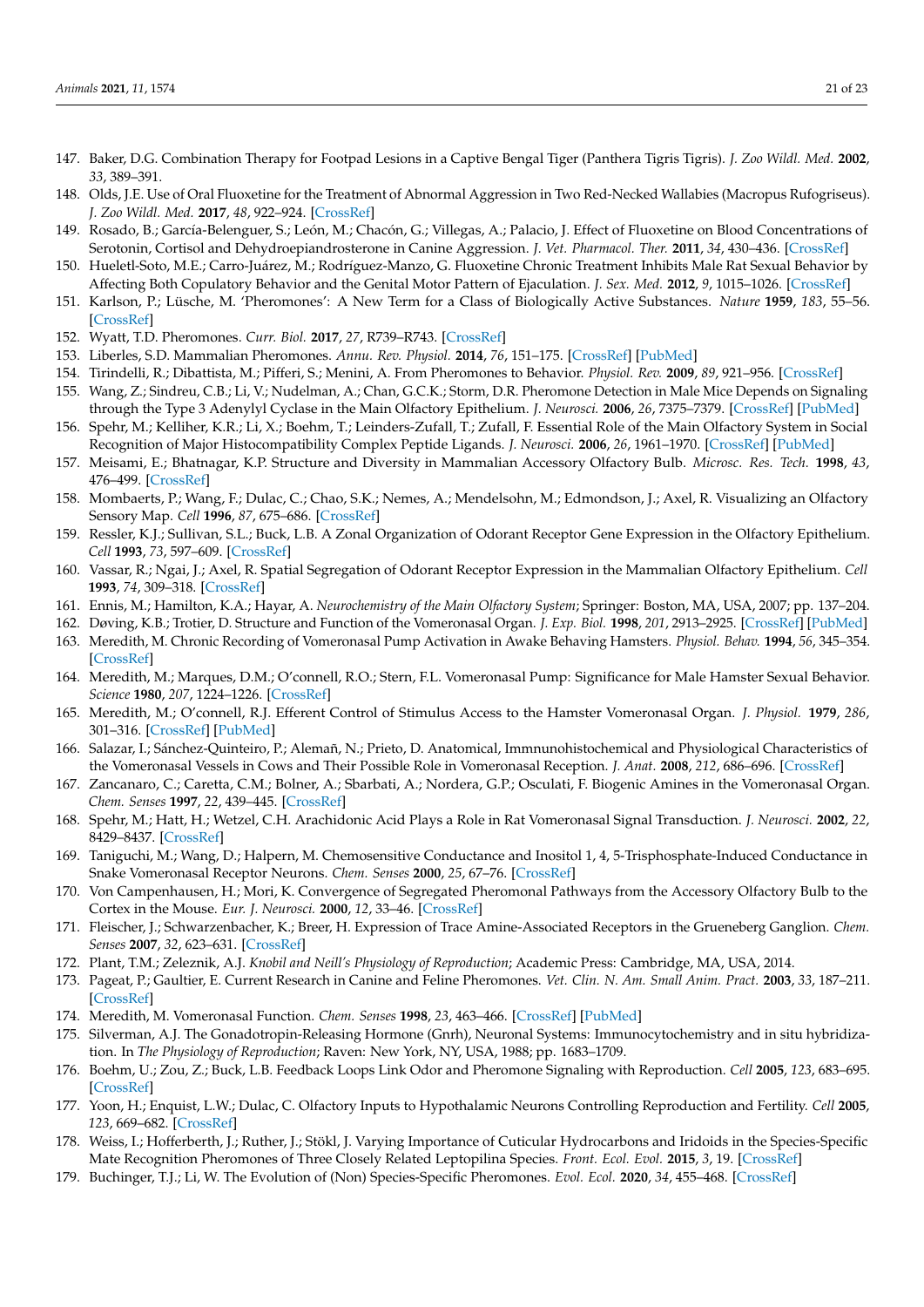- <span id="page-21-0"></span>180. Sorensen, P.W.; Baker, C. Species-Specific Pheromones and Their Roles in Shoaling, Migration, and Reproduction: A Critical Review and Synthesis. *Fish Pheromones Relat. Cues* **2015**, *2015*, 11–32.
- <span id="page-21-1"></span>181. Shine, R.; Reed, R.N.; Shetty, S.; Lemaster, M.; Mason, R.T. Reproductive Isolating Mechanisms between Two Sympatric Sibling Species of Sea Snakes. *Evolution* **2002**, *56*, 1655–1662. [\[CrossRef\]](http://doi.org/10.1111/j.0014-3820.2002.tb01477.x)
- <span id="page-21-2"></span>182. Apps, P.J.; Weldon, P.J.; Kramer, M. Chemical Signals in Terrestrial Vertebrates: Search for Design Features. *Nat. Prod. Rep.* **2015**, *32*, 1131–1153. [\[CrossRef\]](http://doi.org/10.1039/C5NP00029G)
- <span id="page-21-3"></span>183. Durairaj, R.; Bienboire-Frosini, C.; Cozzi, A.; Pageat, P. Sequence Analysis and Multi-Template Threading of Cat Vomeronasal Type-1 Receptor with an Evaluation of Feline Semiochemical Interactions Using Virtual Screening. In Proceedings of the European Chemoreception Research Organization, Trieste, Italy, 11–14 September 2019.
- <span id="page-21-4"></span>184. Grus, W.E.; Zhang, J. Distinct Evolutionary Patterns between Chemoreceptors of 2 Vertebrate Olfactory Systems and the Differential Tuning Hypothesis. *Mol. Biol. Evol.* **2008**, *25*, 1593–1601. [\[CrossRef\]](http://doi.org/10.1093/molbev/msn107)
- 185. Niimura, Y.; Matsui, A.; Touhara, K. Extreme Expansion of the Olfactory Receptor Gene Repertoire in African Elephants and Evolutionary Dynamics of Orthologous Gene Groups in 13 Placental Mammals. *Genome Res.* **2014**, *24*, 1485–1496. [\[CrossRef\]](http://doi.org/10.1101/gr.169532.113) [\[PubMed\]](http://www.ncbi.nlm.nih.gov/pubmed/25053675)
- <span id="page-21-5"></span>186. Isogai, Y.; Si, S.; Pont-Lezica, L.; Tan, T.; Kapoor, V.; Murthy, V.N.; Dulac, C. Molecular Organization of Vomeronasal Chemoreception. *Nature* **2011**, *478*, 241–245. [\[CrossRef\]](http://doi.org/10.1038/nature10437) [\[PubMed\]](http://www.ncbi.nlm.nih.gov/pubmed/21937988)
- <span id="page-21-6"></span>187. Brahmachary, R.L.; Poddar-Sarkar, M. Fifty Years of Tiger Pheromone Research. *Curr. Sci.* **2015**, *108*, 2178–2185.
- <span id="page-21-23"></span>188. Apps, P.J. Are Mammal Olfactory Signals Hiding Right under Our Noses? *Naturwissenschaften* **2013**, *100*, 487–506. [\[CrossRef\]](http://doi.org/10.1007/s00114-013-1054-1)
- <span id="page-21-7"></span>189. Apps, P.; Mmualefe, L.; McNutt, J.W. Identification of Volatiles from the Secretions and Excretions of African Wild Dogs (*Lycaon pictus*). *J. Chem. Ecol.* **2012**, *38*, 1450–1461. [\[CrossRef\]](http://doi.org/10.1007/s10886-012-0206-7)
- <span id="page-21-8"></span>190. Jackson, C.R.; McNutt, J.W.; Apps, P.J. Managing the Ranging Behaviour of African Wild Dogs (*Lycaon pictus*) Using Translocated Scent Marks. *Wildl. Res.* **2012**, *39*, 31–34. [\[CrossRef\]](http://doi.org/10.1071/WR11070)
- <span id="page-21-9"></span>191. Asa, C.S.; Valdespino, C. Canid Reporductive Biology: An Integration of Proximate Mechanisims and Ultimate Causes. *Am. Zool.* **1998**, *38*, 251–259. [\[CrossRef\]](http://doi.org/10.1093/icb/38.1.251)
- <span id="page-21-10"></span>192. Van den Berghe, F.; Paris, M.C.J.; Sarnyai, Z.; Vlamings, B.; Millar, R.P.; Ganswindt, A.; Cozzi, A.; Pageat, P.; Paris, D.B.B.P. Dog Appeasing Pheromone Prevents the Androgen Surge and May Reduce Contact Dominance and Active Submission after Stressful Interventions in African Wild Dogs (*Lycaon pictus*). *PLoS ONE* **2019**, *14*, e0212551. [\[CrossRef\]](http://doi.org/10.1371/journal.pone.0212551) [\[PubMed\]](http://www.ncbi.nlm.nih.gov/pubmed/30917139)
- <span id="page-21-11"></span>193. Pageat, P.; Mengoli, M.; Cozzi, A. Using Feline Pheromones: From Pet Cats to Wild Felids. In Proceedings of the International Society of Chemical Ecology Annual Congress, Urbana Champaign, IL, USA, 8–12 July 2014.
- <span id="page-21-12"></span>194. Mills, D.S.; Ramos, D.; Estelles, M.G.; Hargrave, C. A Triple Blind Placebo-Controlled Investigation into the Assessment of the Effect of Dog Appeasing Pheromone (Dap) on Anxiety Related Behaviour of Problem Dogs in the Veterinary Clinic. *Appl. Anim. Behav. Sci.* **2006**, *98*, 114–126. [\[CrossRef\]](http://doi.org/10.1016/j.applanim.2005.08.012)
- 195. Cozzi, A.; Monneret, P.; Lafont-Lecuelle, C.; Bougrat, L.; Gaultier, E.; Pageat, P. The Maternal Cat Appeasing Pheromone: Exploratory Study of the Effects on Aggressive and Affiliative Interactions in Cats. *J. Vet. Behav.* **2010**, *5*, 37–38. [\[CrossRef\]](http://doi.org/10.1016/j.jveb.2009.10.014)
- 196. DePorter, T.L.; Bledsoe, D.L.; Beck, A.; Ollivier, E. Evaluation of the Efficacy of an Appeasing Pheromone Diffuser Product Vs Placebo for Management of Feline Aggression in Multi-Cat Households: A Pilot Study. *J. Feline Med. Surg.* **2019**, *21*, 293–305. [\[CrossRef\]](http://doi.org/10.1177/1098612X18774437) [\[PubMed\]](http://www.ncbi.nlm.nih.gov/pubmed/29757071)
- <span id="page-21-14"></span>197. McGlone, J.J.; Anderson, D.L. Synthetic Maternal Pheromone Stimulates Feeding Behavior and Weight Gain in Weaned Pigs. *J. Anim. Sci.* **2002**, *80*, 3179–3183. [\[CrossRef\]](http://doi.org/10.2527/2002.80123179x)
- <span id="page-21-13"></span>198. Falewee, C.; Gaultier, E.; Lafont, C.; Bougrat, L.; Pageat, P. Effect of a Synthetic Equine Maternal Pheromone During a Controlled Fear-Eliciting Situation. *Appl. Anim. Behav. Sci.* **2006**, *101*, 144–153. [\[CrossRef\]](http://doi.org/10.1016/j.applanim.2006.01.008)
- <span id="page-21-15"></span>199. Pageat, P. Animal Appeasing Pheromones. U.S. Patent 6384252, 7 May 2002.
- <span id="page-21-16"></span>200. Taylor, K.; Mills, D.S. A Placebo-Controlled Study to Investigate the Effect of Dog Appeasing Pheromone and Other Environmental and Management Factors on the Reports of Disturbance and House Soiling During the Night in Recently Adopted Puppies (*Canis familiaris*). *Appl. Anim. Behav. Sci.* **2007**, *105*, 358–368. [\[CrossRef\]](http://doi.org/10.1016/j.applanim.2006.11.003)
- <span id="page-21-17"></span>201. Gandia, E.M.; Mills, D.S. Signs of Travel-Related Problems in Dogs and Their Response to Treatment with Dog Appeasing Pheromone. *Vet. Rec.* **2006**, *159*, 143–148. [\[CrossRef\]](http://doi.org/10.1136/vr.159.5.143)
- <span id="page-21-20"></span>202. Landsberg, G.M.; Beck, A.; Lopez, A.; Deniaud, M.; Araujo, J.A.; Milgram, N.W. Dog-Appeasing Pheromone Collars Reduce Sound-Induced Fear and Anxiety in Beagle Dogs: A Placebo-Controlled Study. *Vet. Rec.* **2015**, *177*, 260. [\[CrossRef\]](http://doi.org/10.1136/vr.103172) [\[PubMed\]](http://www.ncbi.nlm.nih.gov/pubmed/26311736)
- <span id="page-21-18"></span>203. Hermiston, C.; Montrose, V.T.; Taylor, S. The Effects of Dog-Appeasing Pheromone Spray Upon Canine Vocalizations and Stress-Related Behaviors in a Rescue Shelter. *J. Vet. Behav.* **2018**, *26*, 11–16. [\[CrossRef\]](http://doi.org/10.1016/j.jveb.2018.03.013)
- <span id="page-21-19"></span>204. Gaultier, E.; Bonnafous, L.; Bougrat, L.; Lafont, C.; Pageat, P. Comparison of the Efficacy of a Synthetic Dog-Appeasing Pheromone with Clomipramine for the Treatment of Separation-Related Disorders in Dogs. *Vet. Rec.* **2005**, *156*, 533–538. [\[CrossRef\]](http://doi.org/10.1136/vr.156.17.533)
- <span id="page-21-21"></span>205. Santos, N.R.; Beck, A.; Blondel, T.; Maenhoudt, C.; Fontbonne, A. Influence of Dog-Appeasing Pheromone on Canine Maternal Behaviour During the Peripartum and Neonatal Periods. *Vet. Rec.* **2020**, *186*, 449. [\[CrossRef\]](http://doi.org/10.1136/vr.105603)
- <span id="page-21-22"></span>206. Mills, D.S.; Hargrave, C. Dog Appeasing Pheromone Reduces the Anxiety of Aggressive Dogs in the Veterinary Practice. *Am. Vet. Soc. Anim. Behav. Proc. Phila.* **2004**, 6–7.